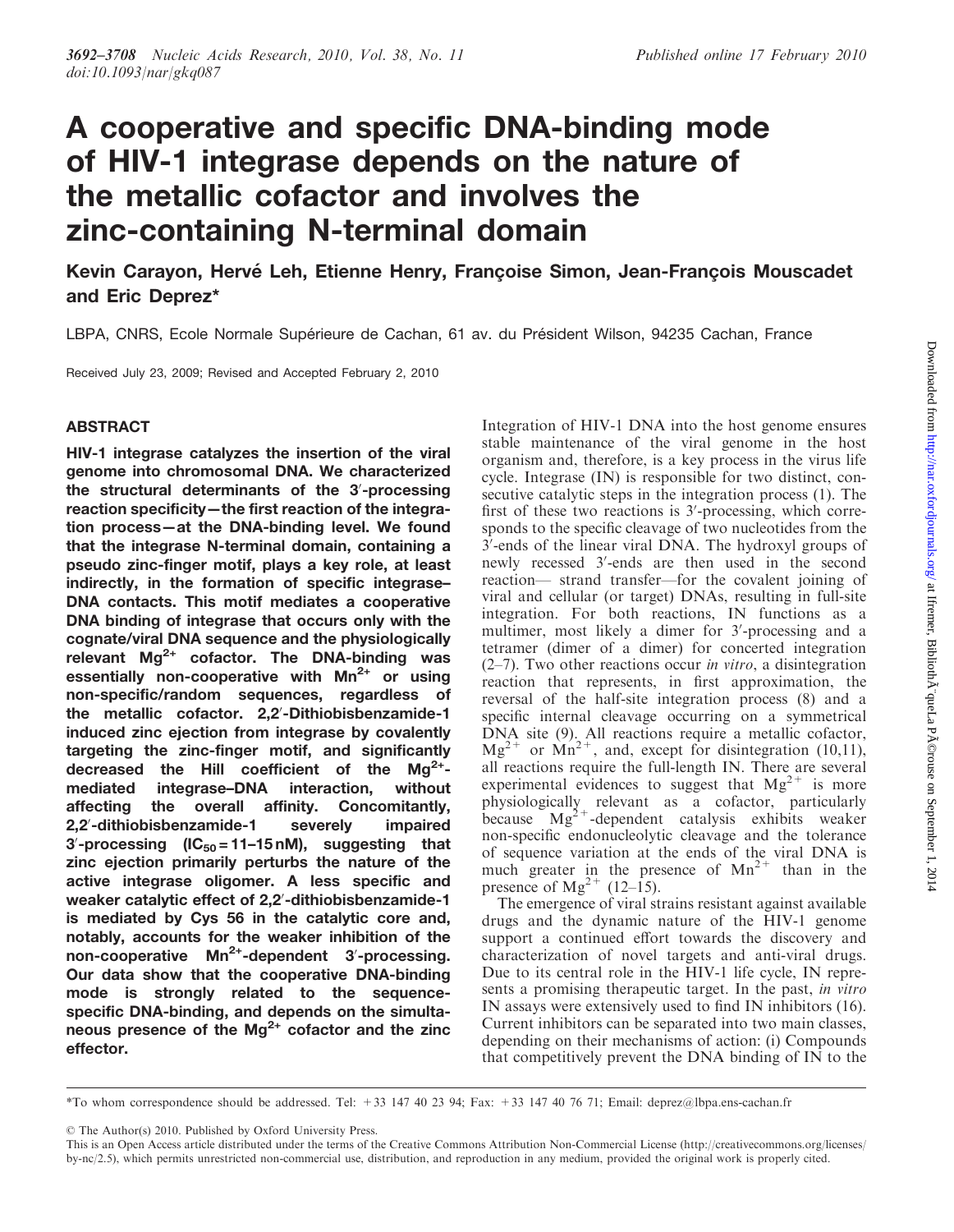viral DNA. These compounds are mainly directed against the 3'-processing reaction as they bind to the donor site within the catalytic site—i.e. the 'specific' DNA-binding site for the viral DNA -. This group is referred to as 'integrase DNA-binding inhibitors' (INBI) and includes styrylquinoline compounds (17,18). (ii) The second class includes compounds that cannot bind to the DNA-free IN. They bind to the pre-formed IN–viral DNA complex. These compounds preferentially inhibit strand transfer over the 3'-processing reaction [this family of compounds is referred to as 'integrase strand transfer inhibitors' (INSTI)], probably by displacing the viral DNA end from the active site (7,19–21). It is not clear whether this mechanism alone accounts for the inhibitory properties of INSTIs or whether these compounds also prevent the binding of the target DNA to the acceptor site—i.e. the 'non-specific' DNA binding site. INSTI compounds have generally good ex vivo activity against HIV replication, probably due to their ability to inhibit pre-assembled viral DNA/IN complexes. Raltegravir which is currently used in clinical treatment of HIV-1 belongs to this class. For both anti-IN classes, resistance mutations were identified (17,20,22,23). Difficulties in deeply understanding their mechanisms of action are closely related to the absence of structural data that clearly delineate the donor and the acceptor DNA binding sites in the active site. Although structural information is now available regarding the IN–viral DNA interaction, based on the recent crystal structure of the full-length primate foamy virus (PFV-1) IN in complex with its cognate processed viral DNA, the target DNA binding mode and the precise location of the acceptor site remains open to debate (7). Moreover, it is a difficult task to experimentally discriminate between the two DNA binding sites and no significant or only modest difference can be evidenced in vitro (depending on the method used for monitoring IN–DNA interactions) between the HIV-1 IN binding to the cognate viral DNA sequence and a non-specific random sequence in terms of overall affinity, suggesting that the specific and the non-specific DNA-binding modes display similar binding free energies (5,24). The basis of DNA binding specificity remains essentially unknown.

HIV-1 IN (288 amino acids) contains three functional domains. The central domain or catalytic core domain  $(IN<sup>50-213</sup>$  or CC) contains the catalytic triad (DDE) that coordinates one or two metallic cofactors [probably a pair coordinated by three carboxylate groups of the triad, based on the X-ray structure of the PFV-1 IN (7)] and is essential for enzymatic activity; this domain alone can perform the disintegration reaction (10,11). This domain is flanked by the N-terminal  $(IN^{1-49})$  and the C-terminal  $(IN^{214-288})$  domains. The C-terminal domain is involved in IN–DNA contacts, together with the CC domain (25,26). The N-terminal domain contains a conserved non-conventional HHCC motif that binds zinc to ensure proper domain folding and promotes IN multimerization (27–29). It is worth noting that the integrity of the HHCC motif is crucial in the stringent  $Mg^{2+}$ -context but appears dispensable under the less stringent  $Mn^{2+}$  condition (30), suggesting, at least, an indirect role of the zinc-binding

domain in the establishment of specific and physiologically relevant IN–DNA complexes. In the structure of the PFV-1 IN–viral DNA complex, the N-terminal domain is also involved in the interaction with DNA (7).

In this article, we found that IN binds cooperatively to the cognate viral DNA sequence only in the presence of  $Mg^{2+}$ . The presence of  $Mn^{2+}$  or, most importantly, the use of non-specific random sequences, regardless of the metallic cofactor, dramatically reduced the Hill coefficient. This finding suggests that the cooperative DNA-binding mode of IN is strongly related to the formation of specific IN–DNA contacts. To gain deeper insight into the role of the zinc-binding domain in the cooperative/ multimerization process, in relationship with the establishment of specific protein–DNA contacts, we studied the effect of DIBA-1 (2,2'-dithiobisbenzamide-1) (Figure 1A) on IN activity. This compound is a zinc ejector affecting many proteins containing zinc fingers, including HIV-1 nucleocapsid or estrogen receptor (31–34). Here, we found that DIBA-1 induced zinc ejection from the IN N-terminal domain by covalently targeting the HHCC motif. In the presence of  $Mg^{2+}$ , DIBA-1 did not affect significantly the overall affinity of IN for the DNA substrate but dramatically reduced the Hill coefficient. Concomitantly, DIBA-1 strongly inhibited the catalytic step, with  $IC_{50}$  values against the 3'-processing reaction of 11–15 nM. Interestingly, we found a secondary DIBA-1 binding site in the catalytic core (involving residue Cys 56), suggesting a second mechanism of action of DIBA-1, independent of zinc ejection. The prevalence of the two distinct mechanisms was dependent on the cofactor context, with the second one accounting for the weaker DIBA-1 inhibitory effect under  $Mn^{2+}$  conditions  $(IC_{50} = 115-126 \text{ nM})$ . DIBA-1 behaves as a non-competitive/catalytic inhibitor that did not disturb the fractional saturation of DNA sites, regardless of the mechanism considered.

Altogether, our results show that, although it is a difficult task to discriminate between the specific viral sequence and a non-specific random sequence in terms of overall affinity, these sequences lead to distinct DNA-binding properties in terms of cooperativity. Moreover, our results highlight that the  $Mg^{2+}$ -dependent catalytic activity of IN is strongly sensitive to the loss of cooperative DNA binding. Such a cooperative DNA-binding mode accounts for specific activity and requires: (i) the cognate viral DNA sequence, (ii)  $Mg^{2+}$ as a catalytic cofactor and (iii) zinc which can be considered as a positive allosteric effector. Development of non-competitive compounds acting on the N-terminal domain may be of interest for anti-IN pharmacology.

#### MATERIALS AND METHODS

#### Oligonucleotides and DIBA-1

The oligonucleotides, U5A (5'-GTG TGG AAA ATC TCT AGC AGT), and its complementary strand, U5B (5'-ACT GCT AGA GAT TTT CCA CAC), mimicking the HIV-1 DNA U5 extremity, were used for the 3'-processing assay. For the DNA-binding assay, U5A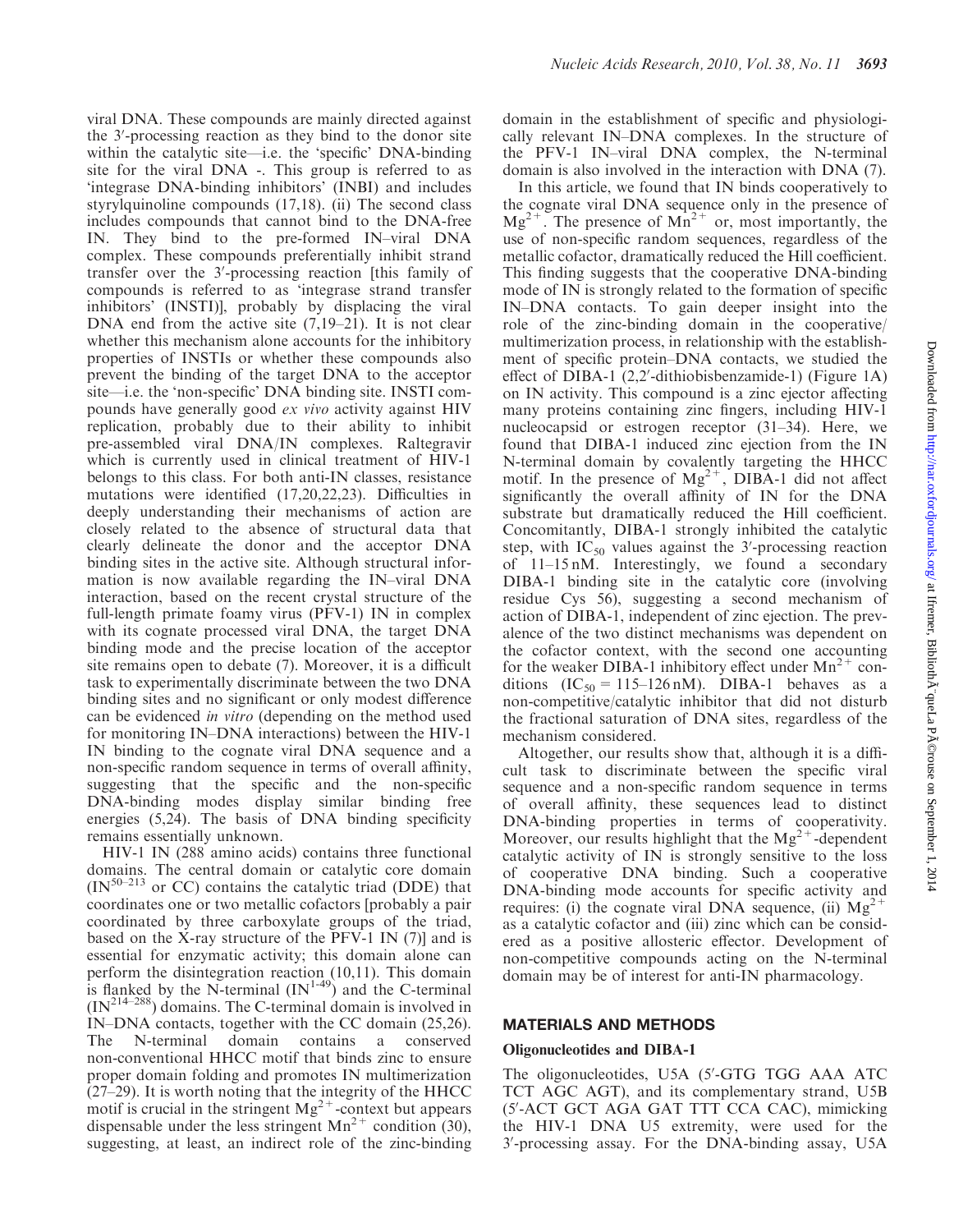

Figure 1. DIBA-1 induces the ejection of zinc from IN. (A) Structure of 2,2'-dithiobisbenzamide-1 (DIBA-1) (MW, 614 Da). (B) Ejection of zinc was measured by optical absorbance at 495 nm using a sample containing full-length IN  $(1 \mu M)$  and PAR  $(10^{-4} M)$  in a Tris buffer (20 mM pH 7.0) containing  $15\%$  DMSO (v/v) in the absence of reducing agent (black squares) or in the presence of  $4 \text{ mM}$ b-mercaptoethanol (white circles). The concentration of DIBA-1 for complete zinc release—[DIBA-1]<sub>eq</sub>—was estimated graphically. This value was determined as a function of the initial concentration of IN (C). The slope of the straight line indicates that the zinc ejection coincides with the reaction of two DIBA-1 molecules per IN protomer.

was fluorescein-labeled on the 3'-end to produce U5A-3'-F. The two random sequences used for DNA binding were RAND1A (5'-ACA TAA TCT AAA ATA ATT GCC-3'-F) and RAND2A (5'-ACC TAT GCG CCG CTA GAT TCC-3'-F) and their complementary strands,

RAND1B and RAND2B, respectively. Disintegration activity was measured using a dumbbell substrate D (5'-TGC TAG TTC TAG CAG GCC CTT GGG CCG GCG CTT GCG CC) as previously described (11). One- and two-domain truncation constructs ( $\Delta N$ ,  $\Delta C$ and CC) were generated by PCR using the following oligonucleotides:  $\triangle NPCR$  5'-CAT ATG CAT GGA CAA GTA GAC TG; T7Term 5'-TGC TAG TTA TTG CTC AGC GG; ACPCR 5'-GGA TCC CTA TAA TTC TTT AGT TTG TA; T7Prom 5'-TAA TAC GAC TCA CTA TAG G. All oligonucleotides were purchased from Eurogentec (Liege, Belgium) and further purified by electrophoresis on a 15% denaturing acrylamide/urea gel. DIBA-1 was a generous gift from Sanofi-aventis (France).

#### Production and purification of full-length and truncated IN

All proteins (except  $IN^{1-213}$ ) contain the C280S mutation to avoid intermolecular disulfide bridges that promote covalent multimers in the absence of reducing agents (35). C56S, C65S and C56S-C65S mutations were introduced (in the context of the C280S mutant) into a pET-15b-IN plasmid encoding His-tagged HIV-1 IN (18). Site-directed mutagenesis was done using Stratagene's Quickchange<sup>®</sup> II Site-directed Mutagenesis kit and verified by DNA sequencing. One- and two-domain truncation constructs,  $IN^{50-288}$  (or  $\Delta N$ ), IN<sup>1-213</sup> (or  $\Delta C$ ) and IN<sup>50-213</sup> (or CC) were generated from the full-length C280S IN by PCR. Primers  $(\triangle NPCR$  and T7Term for  $\triangle N$ ; T7Prom and  $\triangle CPCR$ for  $\Delta C$ ;  $\Delta NPCR$  and  $\Delta CPCR$  for CC) were designed to generate DNA fragments containing an NdeI site at the 5'-termini and a stop codon flanked by a BamHI site at the 3'-termini. The resulting PCR fragments were first introduced in  $pGEM^{\otimes}-T$  easy vector (Promega). The sequences encoding for the different truncated proteins were then cloned into pET-15b plasmid after a double NdeI–BamHI digestion. The different His-tagged proteins were overexpressed in Escherichia coli BL21-codonplus<sup>®</sup> (DE3+) (Stratagene<sup>®</sup>) and purified as previously described (18), with modifications. Briefly, bacterial cultures were incubated at 37°C and protein expression was induced by IPTG (final concentration, 0.25 mM) at  $OD_{600nm} \approx 0.7$ . The temperature was then lowered to 25°C and cultures were further incubated for 5h. Purification was performed using Ni-NTA beads (Qiagen). The reducing agent  $(\beta$ -mercaptoethanol) was removed during washing/elution steps and subsequent dialysis. All purification buffers were supplemented with  $50 \mu M$  ZnSO<sub>4</sub> except for proteins used for quantification of  $\text{Zn}^{2+}$  ejection by spectroscopy (see below), in order to reduce the background signal due to free  $\text{Zn}^{2+}$ . Proteins were aliquoted, rapidly frozen in liquid nitrogen, and stored at  $-80^{\circ}$ C. The full-length wild-type IN (used for comparison with the C280S mutant in the first section of Results, Table 1) was purified as previously described (18) without any modification.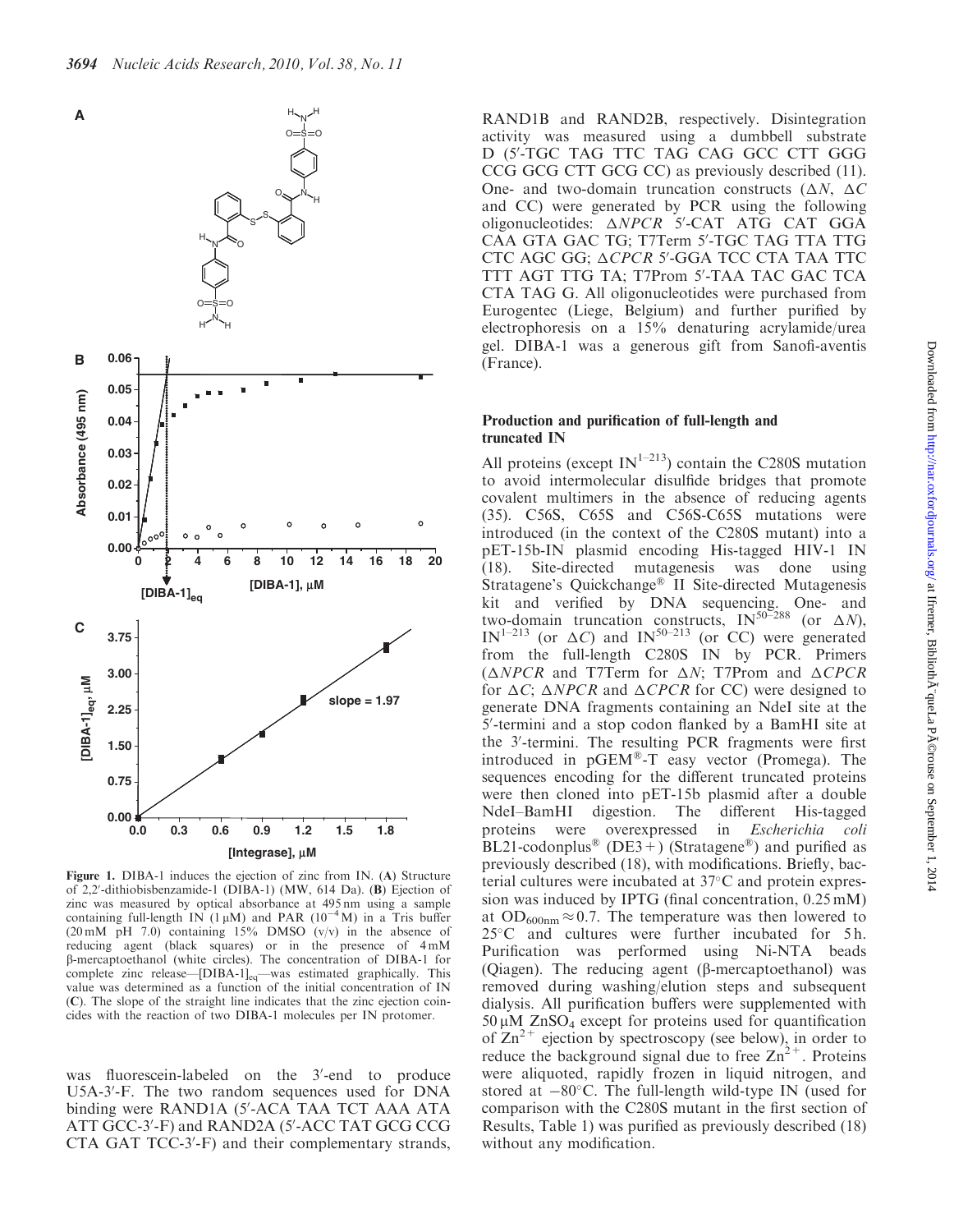| Metallic<br>cofactor <sup>b</sup> | Hill coefficient                   |                                             |                                             |  |  |  |  |
|-----------------------------------|------------------------------------|---------------------------------------------|---------------------------------------------|--|--|--|--|
|                                   | U5A/<br>U5B                        | RAND <sub>1</sub> A/<br>RAND <sub>1</sub> B | RAND <sub>2</sub> A/<br>RAND <sub>2</sub> B |  |  |  |  |
| $\frac{Mg^{2+}}{Mn^{2+}}$         | $1.97 \pm 0.10$<br>$1.29 \pm 0.09$ | $1.17 \pm 0.06$<br>$0.90 \pm 0.06$          | $1.20 \pm 0.07$<br>$0.92 \pm 0.10$          |  |  |  |  |

Table 1. Hill coefficients characterizing the binding of HIV-1 full-length IN to different DNA sequences<sup>a</sup>

a See 'Materials and Methods' section for details.  $b_{10}$  mM.

## 3'-Processing and disintegration reactions

Determination of  $IC_{50}$  values. For activity assays, 100 pmol of either U5A (3'-processing substrate) or D (disintegration substrate) were radiolabelled using T4 polynucleotide kinase and 50 µCi of  $[\gamma^{-32}P]ATP$  (3000 Ci/ mmol). The T4 kinase was then heat inactivated. NaCl was added to U5A and D (final concentration, 100 mM). The complementary strand U5B was added to U5A. The mixtures were incubated at 85°C for 5 min and allowed to anneal by slowly cooling to room temperature. Unincorporated nucleotides were removed by filtration through a Sephadex G-25 column (GE Healthcare). The 3'-processing or disintegration reactions were performed using 1 nM of either U5A/U5B or D DNA, respectively, in a buffer containing  $20 \text{ mM}$  Tris pH 7.0, 15% DMSO (v/v), 50 mM NaCl,  $10 \text{ mM} \text{ Mg}^{2+}$  or  $\text{ Mn}^{2+}$ , full-length IN or truncated proteins (concentrations are indicated in the figure legends), and increasing amounts of DIBA-1. To assess the influence of the order of addition of reagents on the  $IC_{50}$  values, three different protocols were tested: (i) DIBA-1 was preincubated with the metallic cofactor (for 15 min at  $25^{\circ}$ C) before addition of IN and DNA (protocol 1); (ii) DIBA-1 was preincubated with IN (for  $15$  min at  $25^{\circ}$ C) before addition of the metallic cofactor and DNA (protocol 2); (iii) IN was preincubated with the metallic cofactor (for 15 min at  $25^{\circ}$ C) before addition of DIBA-1 and DNA (protocol 3). Reaction mixtures were further incubated for 3h at  $37^{\circ}$ C, and then stopped with 80  $\mu$ l of a buffer containing 6 mM EDTA, 0.125 mg/ ml glycogene, 400 mM NaOAc, followed by a phenol– chloroform extraction. DNA fragments were precipitated with ethanol, dissolved in a loading buffer containing 20 mM EDTA, 80% formamide, 0.05% bromophenol blue, 0.05% xylene cyanol and subjected to electrophoresis on an 12% denaturing acrylamide/urea gel.<br>Gels were analyzed on a STORM  $840^{TM}$ Gels were analyzed on a STORM PhosphorImager (Molecular Dynamics, Sunnyvale, CA, USA) and quantified using Image  $QuanT<sup>TM</sup>$  4.1 software. The midpoint  $(IC_{50})$  of the inhibition curve represents the drug concentration giving 50% inhibition.

## DNA-binding assay and time-resolved fluorescence anisotropy

The interaction between IN and the 21-mer double-stranded, fluorescein-labeled oligonucleotide (U5A/U5B, RAND1A/RAND1B or RAND2A/ RAND2B) was detected by steady-state fluorescence

anisotropy using a Beacon 2000 instrument (PanVera, Madison, WI, USA) (3,18,36). The double-stranded DNA was obtained by mixing equimolar amounts of complementary strands ( $\overline{B}$  and  $\overline{A}$ -3'-F) in a 20 mM Tris-HCl buffer (pH 7.0) containing 100 mM NaCl. The mixture was heated to 85°C for 5 min and allowed to anneal by slowly cooling to room temperature. To determine the apparent  $K_d$ -value  $(K_{d,app})$ , fluorescein-labeled DNA (1 nM) was incubated with increasing concentrations of IN (full-length or truncated proteins) in a 20 mM Tris buffer (pH 7.0) containing  $15\%$  DMSO (v/v), 50 mM NaCl and  $10 \text{ mM } MnCl_2$  or MgCl<sub>2</sub> for  $20 \text{ min }$  at  $25^{\circ}$ C, and the steady-state anisotropy (r) was then recorded. In the presence of DIBA-1, titration experiments were performed with a constant DIBA-1:IN ratio (from 1:1 to 3:1). The fractional saturation Y was calculated as  $(r - r_{\text{free}})/$  $(r_{\text{bound}} - r_{\text{free}})$ , where  $r_{\text{bound}}$  and  $r_{\text{free}}$  represent the bound and free DNA anisotropy, respectively. The Hill number,  $n$ , was calculated by directly fitting the titration curve using the Hill function in Origin 6.0 software.  $K_{\text{d,app}}$  or  $IN_{50}$  represents the concentration of IN required to titrate the DNA to half saturation. Hydrodynamic characterization of the IN–DNA complexes (using fluorescein-labeled DNA U5A/U5B or RAND1A/RAND1B), via the determination of the rotational correlation times, was performed by time-resolved fluorescence anisotropy as previously described (3), i.e. under optimal condition for  $3'$ -processing activity when using the viral sequence:  $[DNA] = 5 \text{ nM}$  and  $[N] = 200 \text{ nM}$  (in the same buffer used for DNA-binding assay).

#### Determination of zinc release by DIBA-1

The ejection of zinc from IN was quantified using the chromophoric chelator 4-(2-pyridylazo)resorcinol (PAR) (Sigma).  $\text{Zn}^{2+}$  release by DIBA-1 was monitored by absorbance using a Uvikon 941 (Kontron) spectrophotometer as the formation of the  $Zn^{2+}-(PAR)$ complex enhances absorbance at 495 nm. All experiments were conducted in a Tris buffer (20 mM, pH 7.0) containing  $15\%$  DMSO (v/v) to improve the solubility of DIBA-1. The molar extinction coefficient of the  $\text{Zn}^{2+}$ - $(PAR)$  complex was measured in the presence of DMSO (15%) using zinc solutions of known concentrations (from 1 to  $6 \mu M$ ). A molar extinction coefficient of 6.1  $10^4 M^{-1}$  cm<sup>-1</sup> was found in 15% DMSO, a value slightly lower than the one previously found in water  $(6.6 \t10^4 \text{ M}^{-1} \text{ cm}^{-1})$  (37).

#### Characterization of DIBA-1 modified IN by mass spectrometry

The covalent modification of IN by DIBA-1 was evaluated using in-gel tryptic digestion and SELDI mass spectrometry analysis. To enhance the enzymatic digestion, we used the ProteaseMAXTM Surfactant, Trypsin Enhancer (Promega, France) as described by the manufacturer. IN  $(20 \mu M)$ , preincubated or not with DIBA-1 (40  $\mu$ M) in 20 mM HEPES (pH 6.9), DMSO 15%  $(v/v)$ , NaCl 400 mM, was subjected to SDS–PAGE electrophoresis (without DTT). After Coomassie staining, the gel slides were destained twice in 50 mM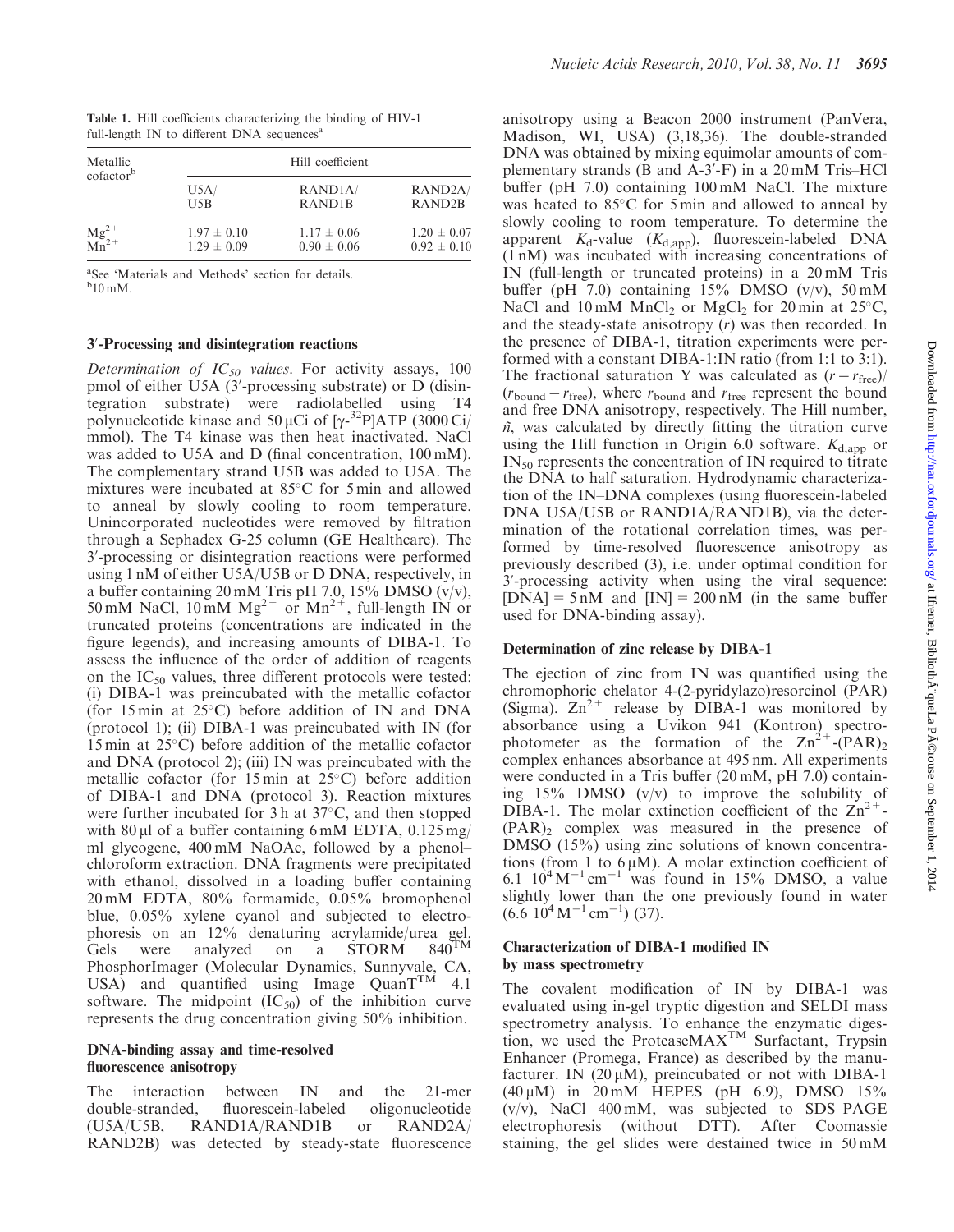NH<sub>4</sub>CO<sub>3</sub>, 50% methanol (v/v) (200  $\mu$ l) for 1 min, in 50 mM NH<sub>4</sub>CO<sub>3</sub>, 50% acetonitrile  $(v/v)$  (200 µl) for 5 min and, finally, dried in a Speed Vac. No DIBA-1-mediated inter-molecular crosslink was evidenced by gel-electrophoresis. The gel slides were then rehydrated in a  $NH_4CO_3$  (50 mM) solution containing 12 ng/ $\mu$ l trypsin and 0.025% ProteaseMAXTM Surfactant, for 10 min, and further incubated overnight (protocol A: PA) or 2h (protocol B: PB) at 37°C. The resulting peptides were recovered either by addition of a 10 ml solution containing 0.01% ProteaseMAX<sup>TM</sup> Surfactant in NANOpure<sup>®</sup> water (PA) or by concentration/purification using Zip Tip C18 (Millipore) [Elution with a 80% acetonitrile  $(v/v)$ , 0.1% TFA solution] (PB), and spotted onto a SEND-ID protein array according to Ciphergen's protocol. The mass spectra were obtained by reading the protein chip using a SELDI mass spectrometer. The resulting spectra were compared with the in silico profile obtained with GPMAW software (Lighthouse Data).

# RESULTS

We have previously shown that IN binding to an oligonucleotide mimicking the HIV-1 U5 DNA extremity was cooperative in the presence of  $Mg^{2+}$  and characterized by a Hill coefficient of 2 (18), consistent with both time-resolved fluorescence anisotropy  $(3,5)$ and cross-linking (2) experiments showing that a dimer of IN corresponds to the catalytically active form for the 3'-processing reaction. This result supports a model in which the dimer originates from the cooperative assembly of two protomeric units on the viral DNA end (3,5,38). In the present study, we addressed the question of whether the above-mentioned cooperative property was dependent or not on the DNA sequence context (viral versus random) or the nature of the metallic cofactor  $(Mg<sup>2+</sup>$  versus  $Mn<sup>2+</sup>$ ).

## The cooperative binding of IN to DNA is modulated by the cofactor and the DNA sequence

We used steady-state fluorescence anisotropy for monitoring IN–DNA interaction as previously described (3,18,36). IN binding to the viral DNA sequence (U5A/U5B) was characterized by a Hill coefficient  $(n\hat{i})$  of 1.97 in the presence of  $Mg^{2+}$  (Table 1), indicating cooperativity, in accordance with our previous study (18). It was previously shown that the 3'-processing activity is much more sensitive to the viral DNA sequence in the  $Mg^{2+}$  context than the  $Mn^{2+}$  context, suggesting that specific contacts between IN and the viral DNA extremity are more favored in the presence of  $Mg^{2+}$  (12,13). To gain insight into the cooperativity–specificity relationship, we first tested whether the cooperative property was dependent or not on the nature of the metallic cofactor. Using the cognate viral DNA sequence (U5A/U5B), we found that  $Mg^{2+}$ - and  $Mn^{2+}$ -dependent DNA-binding display different Hill coefficients, with a DNA-binding process that is more cooperative in the presence of  $Mg^{2+}$  ( $\tilde{n} = 1.97$  and 1.29 for  $Mg^{2+}$  and  $Mn^{2+}$ , respectively; Table 1). It is important to note that IN does not strictly require a

divalent cation for DNA binding (3,25). It was then possible to assess the cooperative behaviour of IN in the absence of metallic cofactor. The corresponding  $n$  value  $(n = 1.34)$  (see also Table 4) was found to be similar to the value obtained with  $Mn^{2+'}$  ( $\tilde{n} = 1.29$ ). The concentration of  $Mg^{2+}$  compatible with cooperativity was found in the 5–15 mM concentration range (the IN–DNA interaction is significantly reduced above  $15 \text{ mM } Mg^{2+}$ ).

We next assessed whether IN binding to non-specific random DNA sequences was cooperative or not. Two random sequences were tested (RAND1A/RAND1B or RAND2A/RAND2B). In the presence of  $Mg^{2+}$ , the Hill coefficient was significantly reduced when using these DNA sequences ( $n \approx 1.2$ ; Table 1). Clearly, the cooperative DNA-binding mode ( $\tilde{n} = 1.97$ ) requires both the cognate viral sequence and  $Mg^{2+}$  as a cofactor:  $Mn^{2+}$ dependent DNA binding on the cognate sequence or  $Mg^{2+}$ -dependent DNA binding on the random DNA sequences significantly decreased the Hill number. Moreover, cooperativity was totally abolished with  $Mn^{2+}$  and a random DNA sequence ( $\tilde{n} \approx 0.9-0.92$ ; Table 1). Similar results were obtained with the wild-type protein and the C280S mutant (used throughout the rest of this article; see below). Importantly, the modulation of the Hill number was not correlated to a change in the degree of IN oligomerization. In fact, the long rotational correlation times  $(\theta)$  [as monitored by time-resolved fluorescence anisotropy (3)], characterizing the following complexes:  $IN-Mg^{2+}$ -viral sequence,  $IN-Mn^{2+}$ -viral sequence,  $IN-Mg^{2+}$ -random sequence, were not significantly different (Table 2): All  $\theta$  values (in the 39–44 ns range at  $25^{\circ}$ C) were compatible with a dimeric form of IN bound to DNA, in agreement with our previous study of the IN-Mg<sup>2+</sup>–viral DNA complex  $[\theta = 37.8 \text{ ns in } (3)]$ .

Taken together, our results show that the formation of specific IN–DNA complexes is concomitant to the presence of a cooperative DNA-binding mode. Of particular interest is the observation that cooperativity measurements allow to distinguish between specific and non-specific DNA-binding modes. Nevertheless, we observed only a slight difference in the apparent  $K_{\text{d,app}}$ values between  $Mg^{2+}$  and  $Mn^{2+}$   $(K_{d,app}^+) = 65$  and 51 nM, respectively; Table 3, first line) and we did not observe any significant difference in the  $K_{\text{d,app}}$  values between the different sequences for a given metallic cofactor (data not shown). Moreover, the  $K_{d,app}$  value in the absence of divalent cation was found to be 40 nM (Table 3), confirming that the presence of either metallic cofactor is not crucial for the overall DNA-binding process. Therefore, the nature of the metallic cofactor or the DNA sequence has no significant influence on the overall IN–DNA affinity, suggesting that non-specific contacts constitute the main driving force for the complex stability, while specific contacts, probably mediated by a cooperative mechanism of assembly, are essential for fine positioning of IN with respect to the cleavage site and subsequent catalysis. It has been reported that  $Mg^{2+}/Mn^{2+}$  stimulate the preferential recognition of the cognate sequence by HIV-1 IN (as shown by the decrease in the  $K_d$ -value measured by SPR assay)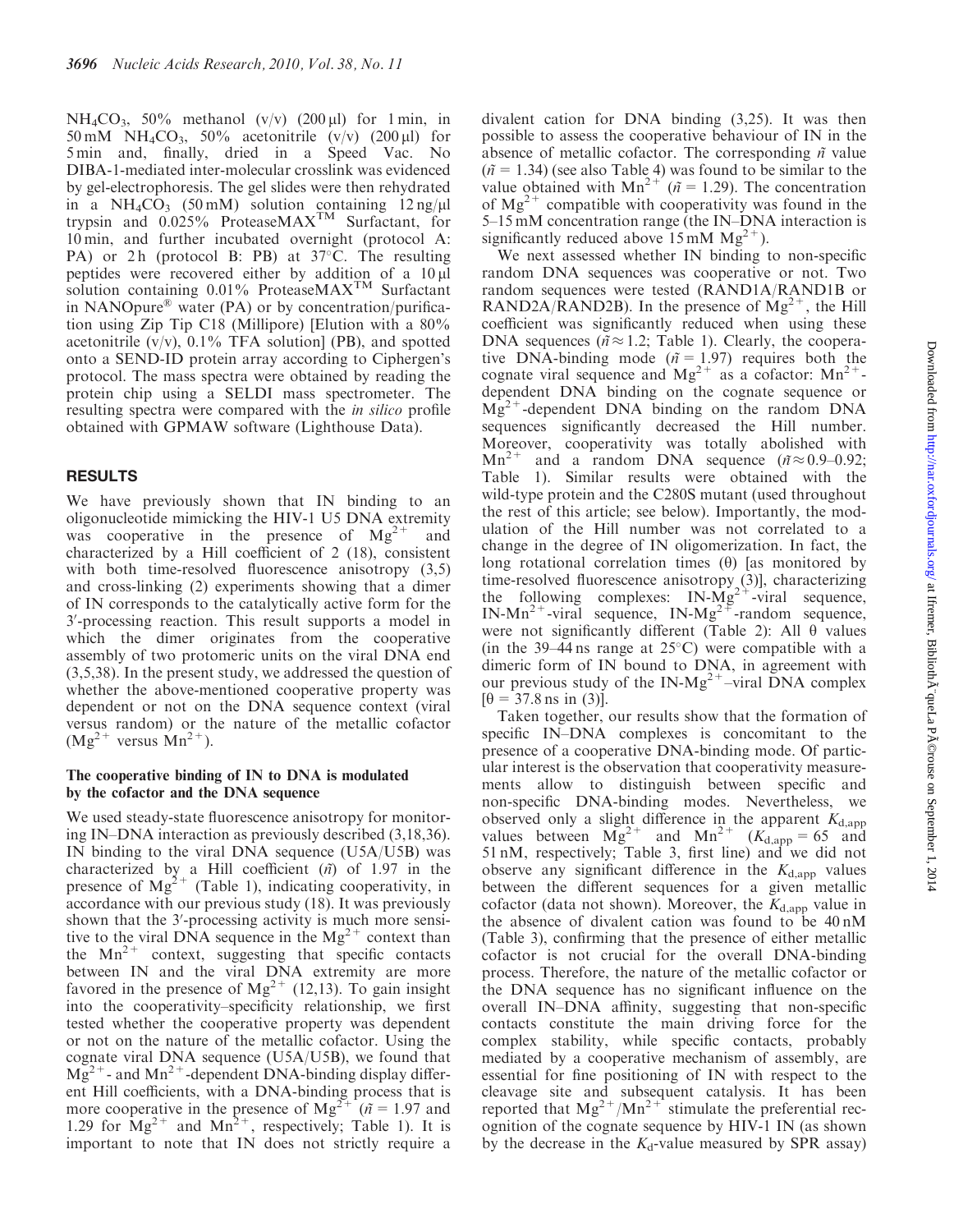(24). One possible reason to explain this apparent contradiction with our data is that the study by Yi and collaborators was carried out at high ionic strength (300 mM), while our experiments were conducted under low ionic strength conditions (50 mM). Indeed, we have previously shown that ionic strength selectively disrupts non-specific IN–IN interactions, using PFV-1 IN, accounting for the observed differential DNA binding between viral and random sequences at 150 mM NaCl, while no difference was evidenced at 50 mM NaCl (5). Such a differential DNA binding was not observed for HIV-1 IN, even at 150 mM NaCl (5). This is explained by the lower propensity of PFV-1 IN to mediate non-specific IN–IN interactions, and probably, a higher ionic strength (i.e. 300 mM) is required in the case of HIV-1 IN to distinguish between specific and non-specific complexes in terms of affinity. However, it is important to note that fluorescence

Table 2. Long correlation times characterizing different IN–DNA complexes<sup>a</sup>

anisotropy experiments did not show any binding of

| DNA sequence                                               | U5A/U5B                              | U5A/U5B                        | RAND <sub>1</sub> A/<br>RAND <sub>1</sub> B |
|------------------------------------------------------------|--------------------------------------|--------------------------------|---------------------------------------------|
| Metallic cofactor <sup>b</sup><br>Long correlation<br>time | $M\varrho^{2+}$<br>$39.1 \pm 4.5$ ns | $Mn^{2+}$<br>$43.9 \pm 5.1$ ns | $Mg^{2+}$<br>$41.4 \pm 4.8$ ns              |
|                                                            |                                      |                                |                                             |

<sup>a</sup>Obtained at 25°C with  $[IN] = 200 \text{ nM}$  and  $[DNA] = 5 \text{ nM}$  (see 'Materials and Methods' section).  $b_{10}$  mM.

HIV-1 IN to DNA at  $300 \text{ mM}$  NaCl (up to  $3 \text{ u}$ M IN) (data not shown). Further investigation is required to understand the exact reason of this discrepancy between SPR and fluorescence anisotropy results.

#### Zinc ejection by DIBA-1 influences the cooperative binding of IN to the DNA substrate but does not prevent IN–DNA interactions

Taking into account that zinc promotes the  $Mg^{2+}$ -dependent activity of IN and has no or a modest influence on the  $Mn^{2+}$ -dependent activity (28,29), we next assessed whether zinc ejection may influence the cooperative DNA-binding properties of IN, using DIBA-1 (Figure 1A), a zinc ejector compound that can react with zinc fingers (33). In the following sections, we tested the effect of DIBA-1 in the context of the C280S mutation, taking into consideration that (i) purification and assay buffers were non-reducing (without DTT and B-mercaptoethanol) to avoid DIBA-1 reduction, (ii) the C280 residue was described to be responsible for the formation of covalent multimers under non-reducing conditions (35), (iii) the C280S mutation does not affect viral replication or in vitro IN activity (35). We first tested whether DIBA-1 ejected zinc from IN by spectroscopy using the chomophoric chelator 4-(2-pyridylazo)resorcinol (PAR). Figure 1B clearly shows that DIBA-1 triggered zinc release from IN (confirmed below by mass spectroscopy analysis demonstrating that DIBA-1 targets the HHCC motif). This effect was counteracted by a reducing agent such as  $\beta$ -mercaptoethanol (Figure 1B). According to the molar extinction coefficient of  $Zn^{2+}$ –(PAR)<sub>2</sub>

Table 3.  $K_{\text{d,app}}$  values for DNA-binding of the full-length and truncated IN in the presence or absence of DIBA-1<sup>a</sup>

|                                                      |                                                           |                                                           | $K_{\text{d,app}}$ , nM                               |                                                       |                               |                               |  |
|------------------------------------------------------|-----------------------------------------------------------|-----------------------------------------------------------|-------------------------------------------------------|-------------------------------------------------------|-------------------------------|-------------------------------|--|
| IN                                                   |                                                           | $10 \,\mathrm{mM} \, \mathrm{Mg}^{2+}$                    |                                                       | $10 \text{ mM } Mn^{2+}$                              | No divalent cation            |                               |  |
|                                                      | $DIBA-$                                                   | $DIBA +b$                                                 | $DIBA-$                                               | $DIBA +b$                                             | $DIBA-$                       | $DIBA +b$                     |  |
| Full-length<br>$\Delta N$<br>$\Delta \text{C}$<br>CC | $65 \pm 7$<br>$45 \pm 7$<br>$531 \pm 188$<br>$233 \pm 98$ | $65 \pm 9$<br>$45 \pm 6$<br>$652 \pm 214$<br>$279 \pm 34$ | $51 \pm 7$<br>$28 \pm 3$<br>$60 \pm 4$<br>$53 \pm 13$ | $53 \pm 5$<br>$29 \pm 6$<br>$64 \pm 8$<br>$61 \pm 10$ | $40 \pm 15$<br>ND<br>ND<br>ND | $48 \pm 11$<br>ND<br>ND<br>ND |  |

a The DNA sequence corresponds to the HIV-1 U5 extremity (U5A/U5B) (see 'Materials and Methods' section). <sup>b</sup>Corresponding to a DIBA-1:IN ratio of 3:1.

ND, not determined.

|  |  |  |  | Table 4. Hill coefficients for DNA-binding of the full-length and truncated IN in the presence or absence of DIBA-1 <sup>a</sup> |  |  |  |  |  |  |  |  |  |  |  |  |  |  |
|--|--|--|--|----------------------------------------------------------------------------------------------------------------------------------|--|--|--|--|--|--|--|--|--|--|--|--|--|--|
|--|--|--|--|----------------------------------------------------------------------------------------------------------------------------------|--|--|--|--|--|--|--|--|--|--|--|--|--|--|

|             |                                 |                 |                 | Hill coefficient                |                    |                 |  |
|-------------|---------------------------------|-----------------|-----------------|---------------------------------|--------------------|-----------------|--|
| IN          | $10 \text{ mM} \text{ Mg}^{2+}$ |                 |                 | $10 \text{ mM } \text{Mn}^{2+}$ | No divalent cation |                 |  |
|             | $DIBA-$                         | $DIBA +b$       | $DIBA-$         | $DIBA +b$                       | $DIBA-$            | $DIBA +b$       |  |
| Full-length | $1.97 \pm 0.10$                 | $1.47 \pm 0.02$ | $1.29 \pm 0.09$ | $1.20 \pm 0.10$                 | $1.34 \pm 0.08$    | $1.37 \pm 0.09$ |  |
| $\Delta N$  | $1.45 \pm 0.12$                 | $1.41 \pm 0.10$ | $1.20 \pm 0.06$ | $1.30 \pm 0.13$                 | ND.                | ND              |  |
| $\Delta C$  | $1.90 \pm 0.10$                 | $1.43 \pm 0.12$ | $1.24 \pm 0.07$ | $1.21 \pm 0.11$                 | ND                 | ND              |  |
| CC          | $1.38 \pm 0.09$                 | $1.32 \pm 0.06$ | $1.26 \pm 0.13$ | $1.20 \pm 0.05$                 | ND                 | ND              |  |

a The DNA sequence corresponds to the HIV-1 U5 extremity (U5A/U5B) (see 'Materials and Methods' section). <sup>b</sup>Corresponding to a DIBA-1:IN ratio of 3:1.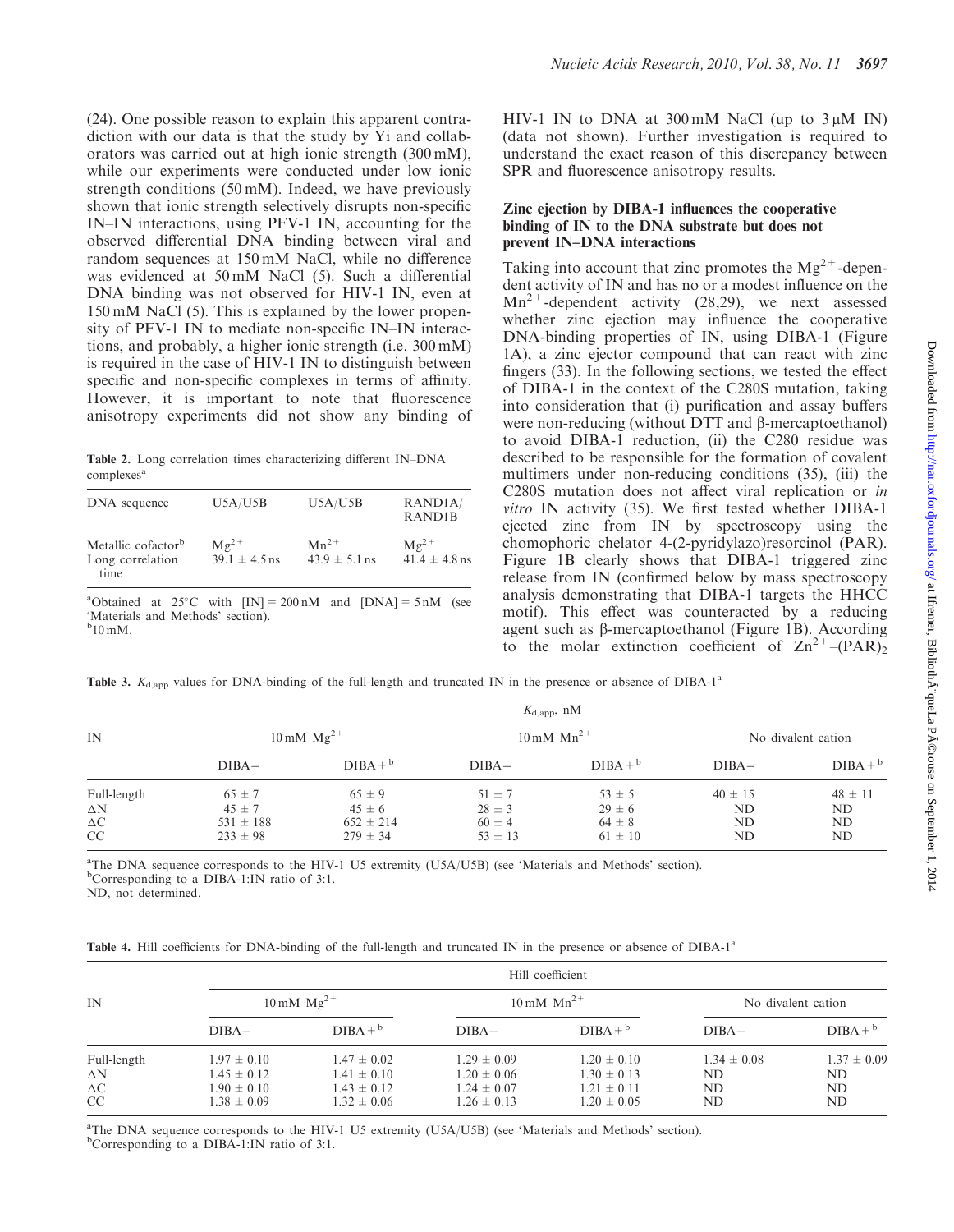complex in 15 % DMSO (6.1  $10^4 M^{-1}$  cm<sup>-1</sup>) and the IN concentration  $(1 \mu M)$ , the absorbance value at the plateau (0.055) indicates a zinc content of 0.9 eq  $\text{Zn}^{2+}$  per IN monomer, in agreement with the expected value for a protein encompassing one zinc-finger domain. Moreover, we found that the reaction of two DIBA-1 molecules per IN monomer coincides with zinc release (Figure 1C). This result will be further discussed (see 'Discussion' section).

The DIBA-1-mediated zinc ejection from IN prompted us to study the influence of DIBA-1 on the catalytic activity of IN. DIBA-1 strongly inhibited the 3'-processing and disintegration catalyzed by the full-length IN with  $IC_{50}$  values of 11–15 nM for both reactions in the presence of  $Mg^{2+}$  (Figure 2A–D). The IC<sub>50</sub> values were significantly higher in the presence of  $Mn^{2+}$  (115–126) nM). All these reactions were carried out in the absence of reducing agent to prevent DIBA-1 reduction. Indeed, adding DTT or b-mercaptoethanol to the reaction mixture blocked the DIBA-1 inhibitory effect (Figure 2E). Recently, it has been reported that complexation reactions between bis(2-bromophenyl)disulfide and transition metal ions, including manganese, may occur (39). To address the question of the possible complexation between DIBA-1 and  $Mn^{2+}$ —which could explain the higher IC<sub>50</sub> values obtained in the presence of  $Mn^{2+}$  compared to  $Mg^{2+}$  we tested the influence of the order of addition of the reagents on the  $IC_{50}$  value. Three different preincubation protocols were tested (see 'Materials and Methods' section). No significant influence of the order of addition of the reagents on the  $IC_{50}$  values was observed, i.e. the three protocols lead to similar  $IC_{50}$  values for a given metallic cofactor. In particular, for  $\text{Mn}^{2+}$ , the comparison between protocols 1 (when DIBA-1 is preincubated with  $Mn^{2+}$  before addition of IN and DNA) and 2 (when DIBA-1 is preincubated with IN before addition of  $Mn^{2+}$  and DNA) suggests that, under our experimental conditions,  $Mn^{2+}$  does not interact or only weakly interacts with DIBA-1, to an extent that does not significantly affect the concentration of free DIBA-1 molecules, available to react with IN. Moreover, the similar  $IC_{50}$  values obtained between protocols 2 and 3 (when IN is preincubated with the metallic cofactor before addition of DIBA-1 and DNA), indicates that the binding of either  $Mn^{2+}$  or  $Mg^{2+}$  to IN is not a prerequisite for the reaction of DIBA-1 with IN. Altogether, these data suggest that the influence of the cofactor context on the IN inhibition by DIBA-1, is not explained by a substantial decrease in the effective concentration of the inhibitor in the presence of  $Mn^{2+}$ .

We next performed DNA-binding assays to test whether DIBA-1 could inhibit IN activity via inhibiting the IN–DNA interaction (i.e. DIBA-1 behaves as a competitive inhibitor), as found for the compounds of the styrylquinoline family (INBI) (18), or acts at the catalytic step (post-DNA-binding step event). Increasing concentrations of the full-length IN were added to a fluorescein-labeled DNA that mimics the HIV-1 U5 DNA extremity and fluorescence anisotropy was measured in the absence (Figure 3, top, black squares) or presence (white squares) of DIBA-1 at a constant DIBA-1:IN ratio (2:1). Results clearly show that

DIBA-1 did not prevent the DNA binding of IN. The corresponding 3'-processing activities are also reported for each condition and confirm that DIBA-1 did efficiently inhibit 3'-processing activity under conditions that did not significantly affect the amount of IN-DNA complexes (Figure 3, top, compare black and white circles). The apparent  $K_d$ -values for the full-length protein were similar, regardless of the metallic cofactor used, and independent of the presence of DIBA-1 (Table 3, first line), confirming that DIBA-1 allows IN to bind to its DNA substrate but inactivates the formed complexes. This result is in sharp contrast to the one previously observed with styrylquinoline compounds (such as FZ55, Khd161 and  $FZ41$ ) for which the inhibition of the  $3'$ -processing activity was found to closely parallel the inhibition of the formation of IN–DNA complexes as monitored by fluorescence anisotropy (3,18). We then tested and compared FZ41 and DIBA-1 for their inhibitory effects on the DNA binding step (as monitored by fluorescence anisotropy), under the same experimental conditions, i.e. by using a Tris:DMSO mixture  $(85:15)$  (v/v) containing constant concentrations of IN and DNA, and increasing concentrations of drugs (Figure 3, bottom). FZ41 was found to inhibit the binding of IN to DNA with an  $IC_{50}$ value of  $0.75 \mu M$  (black triangles), in agreement with the  $IC_{50}$  value characterizing the  $3'$ -processing inhibition (3,40). This result confirms that the inhibition of the 3'-processing activity by styrylquinoline compounds is fully explained by the prevention of IN–DNA recognition. In contrast, no inhibition of the IN-DNA interaction was evidenced with DIBA-1 using the same DNA-binding assay (white squares).

Remarkably, even though DIBA-1 had no measurable effect on the overall affinity, it significantly reduced the Hill coefficient from 2 to 1.47 (Figure 4 and Table 4), suggesting that DIBA-1 interferes with the cooperative binding of IN to DNA. As mentioned above, such a cooperative binding was not observed in the presence of  $Mn^2$ or in the absence of divalent cation ( $\tilde{n} = 1.29$  and 1.34, respectively), and DIBA-1 did not further change these  $\tilde{n}$ values ( $\tilde{n}$  = 1.20 and 1.37, respectively) (Table 4). This result suggests that the DIBA-1 effect on the cooperative DNA-binding mode is strongly related to the differential inhibition by DIBA-1 of  $Mn^{2+}$ - and  $Mg^{2+}$ -dependent IN activities, as above-mentioned [a better inhibitory effect,  $\approx$ 10-fold, was systematically found in the Mg<sup>2+</sup> context compared to  $Mn^{2+}$  (Figure 2)]. Altogether, our results show that the N-terminal domain and its HHCC motif do not play a direct role in terms of affinity/stability of the IN–DNA complex, but, most likely, account for the observed  $Mg^{2+}$ -dependent cooperative behavior of IN via protein–protein interactions. We also compared the DNA-binding properties of the full-length IN with truncated proteins:  $IN^{50-288}$  ( $\Delta N$ ),  $IN^{1-213}$  ( $\Delta C$ ) and  $IN^{50-213}$  (CC). All proteins were able to bind to the DNA substrate (Table 3), although truncated proteins are inactive for 3'-processing. The C-terminal domain plays a key role for the affinity of the IN-DNA complex but only in the Mg<sup>2+</sup> context, whereas the  $K_{d,app}$  values in  $Mn^{2+}$  were all similar (Table 3, lines 3 and 4). This finding agrees with previous works showing that the C-terminal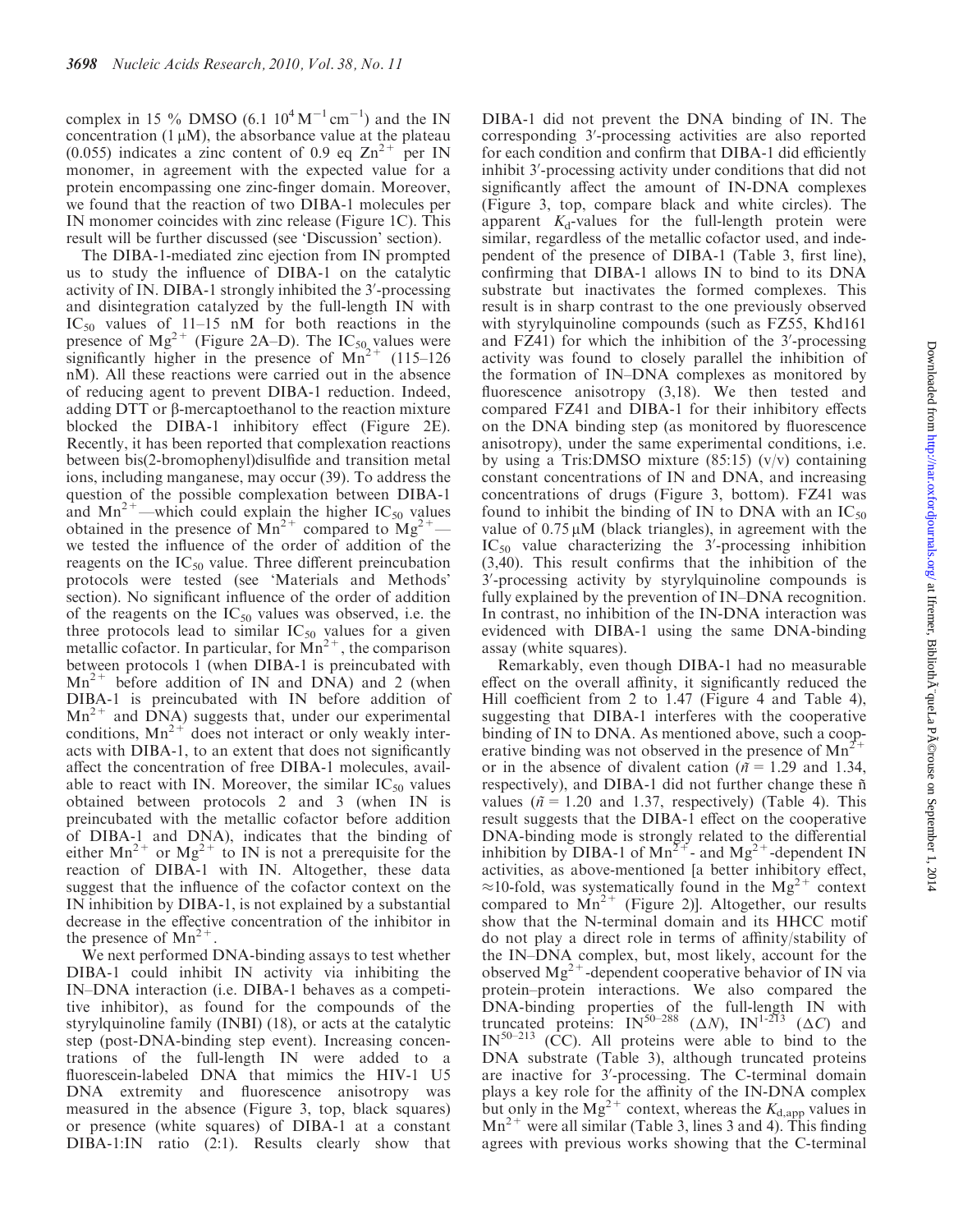

**Figure 2.** Inhibition of 3'-processing and disintegration by DIBA-1. 3'-Processing (A) or disintegration (B) reactions were performed in the presence of DIBA-1 with either 10 mM  $Mg^{2+}$  (left) or 10 mM  $Mn^{2+}$  (right), DIBA-1 concentration was 0 (lane 12), 1.9 nM (lane 11), 3.8 nM (lane 10), 7.7 nM (lane 9), 15.4 nM (lane 8), 30.8 nM (lane 7), 61.5 nM (lane 6), 123 nM (lane 5), 370 nM (lane 4), 1111 nM (lane 3) or 3333 nM (lane 2). S, DNA substrate. P, DNA product. Relative activities of 3'-processing (C) or disintegration (D) (with either  $Mg^{2+}$ , black squares; or  $Mn^{2+}$ , white circles, as a metallic cofactor) were plotted against the DIBA-1 concentration. In the presence of  $Mg^{2+}$ , the calculated IC<sub>50</sub> values were 13 and 11 nM for 3'-processing and disintegration reactions, respectively. The corresponding values in the presence of  $Mn^{2+}$  were 118 and 123 nM, respectively. Similar results were obtained regardless of the preincubation protocol used (1, 2) or 3; see 'Materials and Methods' section). (E) Effect of reducing agents on the inhibitory activity of DIBA-1. 3'-Processing reaction was performed<br>using full-length IN (100 nM), DNA substrate (1 nM) and Mg<sup>2+</sup> (10 mM) a temperature) alone (lane 2), with DIBA-1 (lane 3) or DTT (lane 4) or  $\beta$ -mercaptoethanol (lane 5), before addition of Mg<sup>2+</sup> and DNA; lanes 6 and 8,  $IN/Mg^{2+}$  was preincubated with DIBA-1 for 10 min at room temperature before adding the reducing agent and DNA (lane 6, DTT; lane 8,  $\beta$ -mercaptoethanol); lanes 7 and 9, IN/Mg<sup>2+</sup> was preincubated with the reducing agent (lane 7, DTT; lane 9,  $\beta$ -mercaptoethanol) for 10 min at room temperature before adding DIBA-1 and DNA. Concentrations of DTT and  $\beta$ -mercaptoethanol were 4 mM. Concentration of DIBA-1 was 200 nM. Lane 1, DNA alone.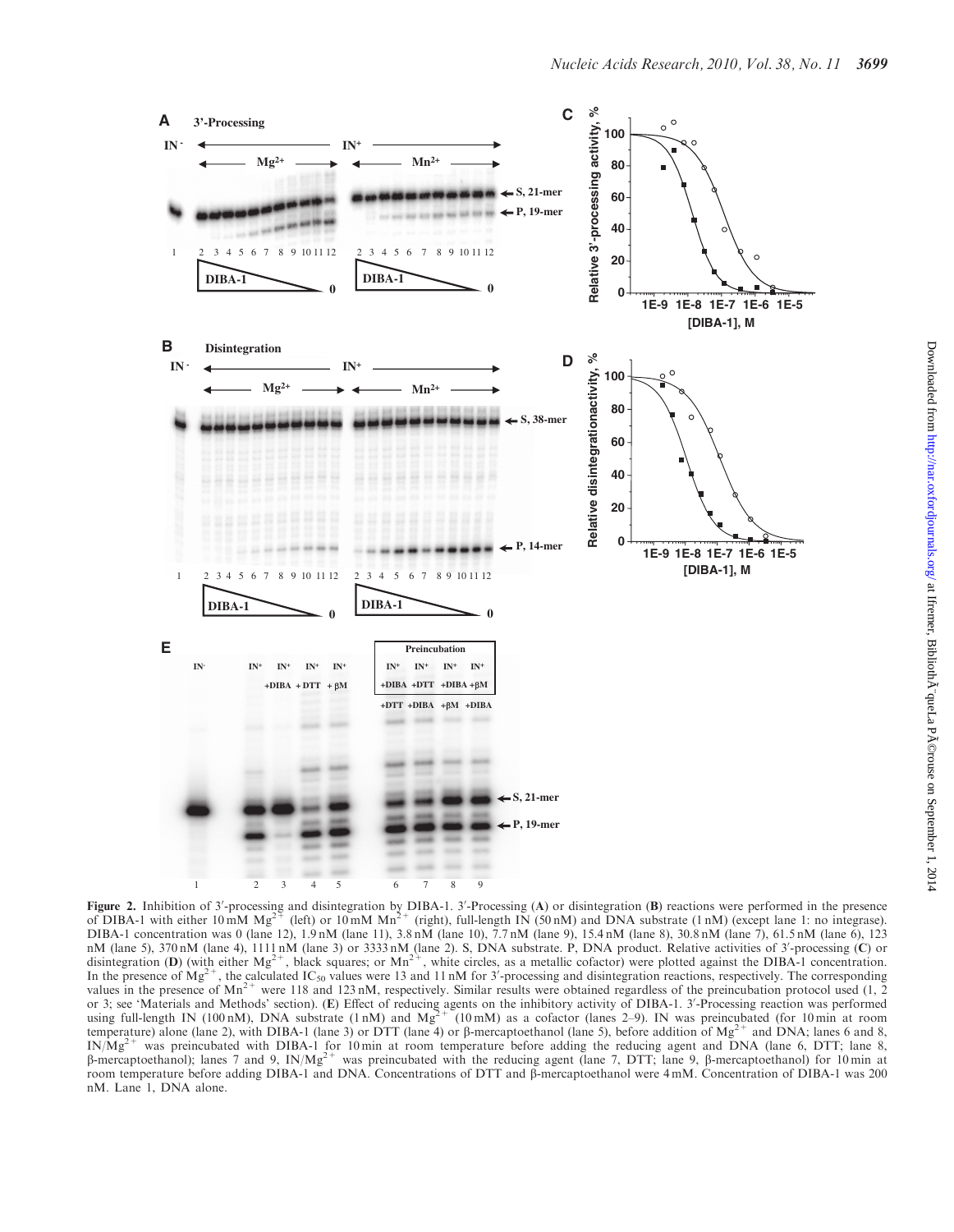

Figure 3. DIBA-1 does not prevent formation of IN–DNA complexes. Top, increasing concentrations of IN were incubated with DNA substrate  $(1 \text{ nM})$  in a Tris buffer  $(20 \text{ mM}, \text{ pH } 7.0)$  containing  $15\%$ DMSO (v/v), NaCl 50 mM and 10 mM  $Mg^{2+}$ . Left axis, the DNA binding step was recorded by fluorescence anisotropy as described in 'Materials and Methods' section. Black squares, no DIBA-1. White squares,  $[DIBA-1][IN] = 2$ : 1. Right axis, 3'-processing activity for IN/DNA mixtures (measured as described in 'Materials and Methods' section with preincubation conditions corresponding to protocol 3). Black circles, no DIBA-1. White circles,  $[DIBA-1]$ :  $[IN] = 2$ : 1. Similar qualitative profiles were obtained using  $Mn^{2+}$  as a cofactor, but with a less potent inhibition of the 3'-processing reaction, according to Figure 2 (data not shown). Bottom:  $\overline{IN}$  (120 nM) was incubated with DNA substrate (1 nM) in a Tris buffer (20 mM, pH 7.0) containing 15% DMSO (v/v), NaCl 50 mM, 10 mM  $Mg^{2+}$ , and increasing concentrations of either FZ41 (black triangles) or DIBA-1 (white squares). The binding of IN to DNA was monitored by fluorescence anisotropy.

domain is critical for overall IN–DNA complex stability. However, the differential influence of the divalent cations on the affinity also suggests that this domain could be involved in specific interactions with DNA, assuming that  $Mg^{2+}$ -dependent catalysis is more sequence-specific than  $Mn^{2+}$ -dependent catalysis (12,13). In contrast, the role of the N-terminal domain in the complex stability appears to be much less important as its deletion does not decrease the affinity, consistent with the absence of any significant effect of zinc ejection on the  $K_{\text{d,app}}$ values. There is rather a slight increase in the affinity (decrease in the  $K_{d,app}$  value) upon deletion of the N-terminal domain (Table 3; compare the full-length to



Figure 4. Hill coefficient as a function of the DIBA-1:IN ratio. DNA-binding isotherms were recorded as described in the legend of Figure 3.

the  $\Delta N$  protein—lines 1 and 2—and compare the  $\Delta C$  to the CC protein—lines 3 and 4).

Regarding the Hill coefficients characterizing truncated proteins in the presence of Mg<sup>2+</sup> (Table 4), only  $\Delta C$  displayed high cooperativity ( $\tilde{n} = 1.9$ ) as the full-length IN. In contrast,  $\Delta N$  and CC proteins, lacking the N-terminal domain, were characterized by lower  $n$ <sup>\*</sup> values (1.45 and 1.38, respectively). Importantly, the Hill coefficient of the  $\Delta C$  protein significantly decreased in the presence of DIBA-1 ( $\tilde{n}$  = 1.43), in a similar manner to that of the full-length IN, whereas DIBA-1 did not further decrease the  $\tilde{n}$  values of the  $\Delta N$  and CC proteins (1.41 and 1.32, respectively). Moreover, as found with the full-length IN, the Hill coefficients of all truncated proteins were lower in the presence of  $Mn^{2+}$  (1.20–1.26) and were not influenced by the presence of DIBA-1.

In conclusion, DIBA-1 did not prevent the formation of IN–DNA complexes, but, in the  $Mg^{2+}$  context, significantly changed the Hill coefficient, suggesting that the nature of the IN–IN interaction onto the DNA substrate or the oligomeric status of the IN–DNA complex is modulated by DIBA-1. Altogether, our results show that the N-terminal domain mainly mediates the cooperative binding of  $Mg^{2+}$ -bound IN to the cognate DNA sequence. However, the  $Mn^{2+}$ -dependent 3<sup>'</sup>-processing and disintegration activities performed by full-length IN remained sensitive to DIBA-1, albeit less sensitive than  $Mg^{2+}$ -dependent activities, suggesting that the loss of cooperativity does not fully explain the IN inhibition, especially in the  $Mn^{2+}$  context. To better understand the IN domains involved in the DIBA-1 response, we next tested the DIBA-1 effect on truncated INs such as double-domain proteins,  $\Delta N$  and  $\Delta C$ , as well as the single-domain catalytic core, CC. We used the disintegration assay to test activity in the presence of  $Mn^{2+}$ . which is required for disintegration activity of truncated proteins, as these proteins cannot catalyze the  $3'$ -processing or Mg<sup>2+</sup>-dependent disintegration (11). All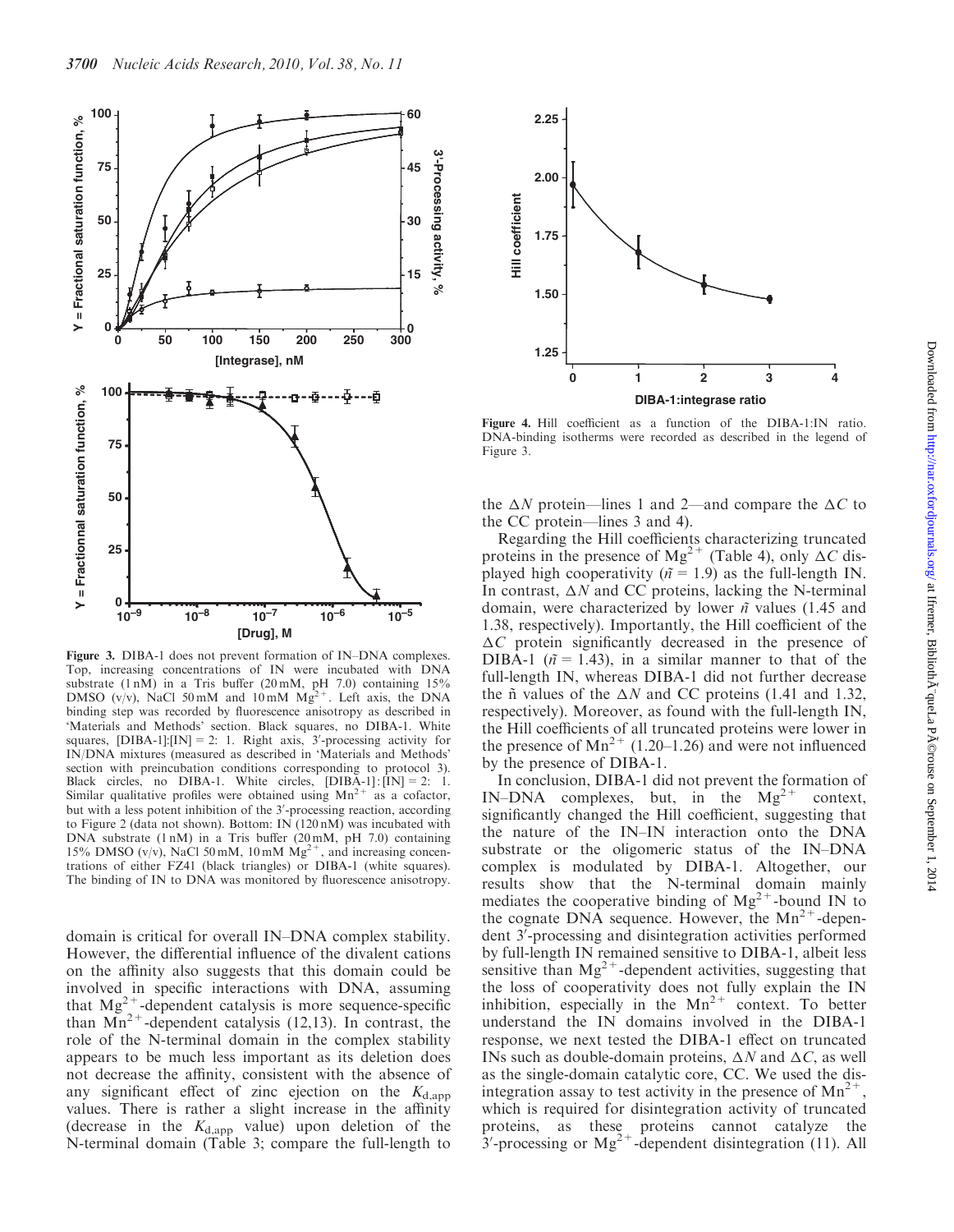

Figure 5. Effect of DIBA-1 on the full-length IN and truncated mutants. Disintegration reactions were performed in the presence of  $10 \text{ mM } \text{Mn}^{2+}$  as described in 'Materials and Methods' section (the preincubation step was carried out according to protocol 3). Relative activities of disintegration were plotted against the DIBA-1 concentration (black circles, full-length IN; white circles,  $\Delta N$ ; white squares,  $\Delta C$ ; black squares, CC). The calculated  $IC_{50}$  values were 95, 234, 1135 and 191 nM for full-length,  $\Delta N$ ,  $\Delta C$  and CC proteins, respectively. Protein and DNA substrate concentrations were 50 nM and 1 nM, respectively.

truncated proteins, including CC, remained inhibited by DIBA-1, but with higher  $IC_{50}$  values than the full-length IN (Figure 5). Therefore, the inhibition does not strictly require the zinc-finger, as DIBA-1 can still inhibit truncated mutants lacking the N-terminal domain. This result highlights another effect of DIBA-1, i.e. DIBA-1 can directly affect the catalytic core, independent of zinc ejection.

## Mass spectrometry analysis of IN–DIBA-1 complexes: the DIBA-1 compound covalently targets both the N-terminal HHCC motif and the catalytic core

SELDI-MS analysis of the full-length IN was performed after a trypsin digestion of IN with or without DIBA-1. A protein coverage of  $\sim 92\%$  was obtained, regardless of the protocol used (PA or PB; see 'Materials and Methods' section) (Figure 6A). The molecular mass of two peptides was modulated by DIBA-1 (using PA or PB)  $(Figure 6B)$ . The first one (pos. 35/42) contained the Cys 40 residue, confirming that DIBA-1 targets at least one cysteine residue in the N-terminal HHCC motif. The second peptide (pos. 47/71) contained both Cys 56 and Cys 65, confirming that the catalytic core is also targeted by DIBA-1. Additionally, our results show that the Cys 130 residue is not targeted by DIBA-1 as no influence of DIBA-1 was evidenced on peptides 112/136 and 128/136 (with PA or PB) (Figure 6C). Using PA, no adduct species were evidenced, probably for hydrophobicity reasons, even though the peptides 35/42 (MW, 864 Da) and 47/71 [MW, 2711 Da; MW(+16), 2727 Da] were reproducibly absent in samples treated with DIBA-1. In contrast, an adduct product was observed using PB (MW, 3034 Da), corresponding to a covalent complex between the oxidized peptide 47/71  $(MW(+16), 2727)$  Da) and a DIBA-1 monomer (MW, 307 Da) (no adduct product related to the 35/42 peptide was detected, even using PB). This product corresponds however to a minor species (data not shown). Importantly, a dominant adduct product (MW, 3795 Da;  $MW(+16)$ , 3811 Da) was concomitantly observed only with samples treated with DIBA-1 (using PB) (Figure 6D): This product originates from a miscleavage leading to a peptide [pos. 43/71; MW, 3182 Da;  $MW(+16)$ , 3198 Da] covalently modified by DIBA-1. The MW difference  $(+614 \text{ Da})$  suggests that two of the three cysteine residues contained in this peptide (C43, C56, C65) are involved in a covalent complex with a DIBA-1 monomer  $(+307$  Da per cysteine) according to the general mechanism proposed by Loo et al. (41) (see also Figure 6E). This result also suggests that the tryptic proteolysis occurring at K46 is altered in DIBA-1-treated samples (no unmodified 43/71 peptide was found in untreated samples). Altogether, our results indicate that DIBA-1 covalently targets three cysteine residues within IN, (i) Cys 40 and Cys 43 in the HHCC motif and, (ii) Cys 56 or Cys 65 in the central domain. The results were similar regardless of the divalent cation used  $(Mg^{2+}$  or  $Mn^{2+})$ . Thus, DIBA-1 targets both the zinc-finger motif in the N-terminal domain and the active site in the CC domain and the nature of the metallic cofactor does not influence the binding profile of DIBA-1.

To discriminate between Cys 56 and Cys 65, we performed site-directed mutagenesis. The C56S, C65S and C56S-C65S mutants were generated (in the context of the C280S mutation) and tested for DIBA-1 sensitivity. The three mutants display similar  $3'$ -processing activity as the native protein (C280S only) (data not shown). DIBA-1 inhibited the C65S mutant in  $Mn^{2+}$  with a similar  $IC_{50}$  as the native protein (Table 5). In contrast, DIBA-1 inhibition was much less potent with C56S and C56S/C65S mutants, indicating the importance of the Cys 56 residue in DIBA-1 binding and, then, in mediating the inhibition of IN activity. Accordingly, it was shown by others that modifying Cys 56 by N-ethylmaleimide similarly inactivates IN (42). This finding was confirmed by the MS analysis of the C56S mutant. In contrast to the result obtained with the C56 protein, no influence of DIBA-1 on the molecular mass of the 47/71 peptide was evidenced with the S56 protein (only the molecular mass of the 35/42 peptide was modulated by DIBA-1) (data not shown). Moreover, no adduct species equivalent to either the 3034 Da (MW<sub>eq</sub>, 3019 Da for S56) or the 3795(+16) Da product  $[MW_{eq}, 3780(+16)$  Da for S56], previously identified with the C56 protein (using PB), were evidenced with S56 under similar experimental conditions. Similar MS results were obtained, regardless of the cofactor used. However, regarding the inhibition of 3'-processing, results were different in  $Mg^{2+}$  compared to  $Mn^{2+}$ : DIBA-1 was equally potent in all mutants (only a modest increase of the  $IC_{50}$  value was observed with the C56S or the C56S–C65S mutant), and more potent than in  $Mn^{2+}$  (Table 5). This suggests that the consequence of DIBA-1 binding to the N-terminal domain (i.e. zinc ejection) dominates in  $Mg^{2+}$  and that this mechanism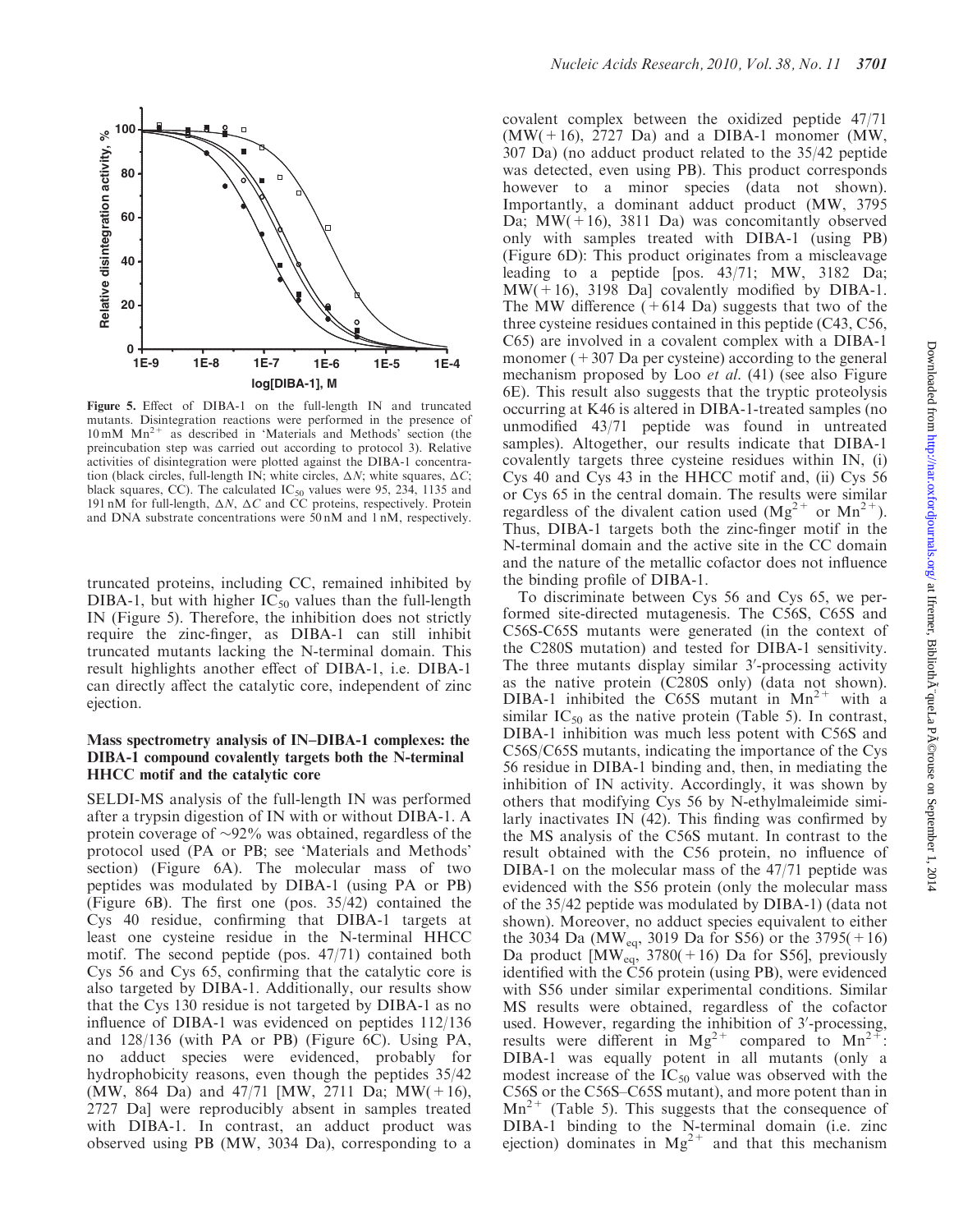GSSHHHHHHSSGLVPRGSHMF1LDGIDKAQEEHEKYHSNWRAMASDFNLPPVVAKEIVAS**C40**DK**C43**QLKGEAMHGQV D**C56**SPGIWQLD**C65**THLEGKVILVAVHVASGYIEAEVIPAETGQETAYFLLKLAGRWPVKTVHTDNGSNFTSTTVKAA**C130** WWAGIKQEFGIPYNPQSQGVIESMNKELKKIIGQVRDQAEHLKTAVQMAVFIHNFKRKGGIGGYSAGERIVDIIATDIQTKE LQKQITKIQNFRVYYRDSRDPVWKGPAKLLWKGEGAVVIQDNSDIKVVPRRKAKIIRDYGKQMAGDDSVASRQDED<sup>28</sup> **A**

| B | Residue<br>(from/to) | MH+     | Sequence                             | <b>Residue</b><br>(from/to) | MH+     | Sequence                         |
|---|----------------------|---------|--------------------------------------|-----------------------------|---------|----------------------------------|
|   | $-20/-4$             | 1769.88 | <b>GSSHHHHHHSSGLVPR</b>              | 161/166                     | 685.84  | <b>IIGQVR</b>                    |
|   | $-3/7$               | 1220.39 | GSHMFLDGIDK +16 <sup>a</sup>         | 161/173                     | 1507.73 | <b>IIGQVRDQAEHLK</b>             |
|   | $-3/14$              | 2072.26 | GSHMFLDGIDKAQEEHEK +16 <sup>a</sup>  | 167/173                     | 840.91  | <b>DOAEHLK</b>                   |
|   | 8/14                 | 870.89  | <b>AQEEHEK</b>                       | 167/186                     | 2328.70 | <b>DOAEHLKTAVOMAVFIH</b>         |
|   | 8/20                 | 1714.79 | AQEEHEKYHSNWR +16 <sup>a</sup>       |                             |         | $NFK + 16^a$                     |
|   | 15/34                | 2304.64 | <b>YHSNWRAMASDFNLPPV</b>             | 174/186                     | 1506.81 | TAVQMAVFIHNFK +16 <sup>a</sup>   |
|   |                      |         | VAK $+16^a$                          | 174/187                     | 1663.00 | TAVOMAVFIHNFKR +16 <sup>a</sup>  |
|   | 21/34                | 1460.74 | AMASDFNLPPVVAK+16 <sup>a</sup>       | 188/199                     | 1152.25 | <b>KGGIGGYSAGER</b>              |
|   | 35/42                | 863.99  | <b>EIVASCDK</b>                      | 189/199                     | 1024.08 | <b>GGIGGYSAGER</b>               |
|   | 47/71                | 2711.03 | <b>GEAMHGQVDCSPGIWQL</b>             | 200/211                     | 1330.56 | <b>IVDIIATDIQTK</b>              |
|   |                      |         | DCTHLEGK +16 <sup>a</sup>            | 216/224                     | 1148.35 | <b>QITKIQNFR</b>                 |
|   | 72/103               | 3432.98 | <b>VILVAVHVASGYIEAEVIPAET</b>        | 220/228                     | 1259.45 | <b>IQNFRVYYR</b>                 |
|   |                      |         | <b>GOETAYFLLK</b>                    | 229/258                     | 3323.78 | DSRDPVWKGPAKLLWKGEG              |
|   | 108/127              | 2220.45 | <b>WPVKTVHTDNGSNFTSTTVK</b>          |                             |         | AVVIQDNSDIK $+16,+32^a$          |
|   | 112/127              | 1709.81 | <b>TVHTDNGSNFTSTTVK</b>              | 245/258                     | 1445.57 | <b>GEGAVVIQDNSDIK</b>            |
|   | 112/136              | 2695.99 | TVHTDNGSNFTSTTVKAACW                 | 245/262                     | 1897.14 | <b>GEGAVVIQDNSDIKVVPR</b>        |
|   |                      |         | <b>WAGIK</b>                         | 270/284                     | 1600.71 | DYGKQMAGDDSVASR +16 <sup>a</sup> |
|   | 128/136              | 1005.21 | <b>AACWWAGIK</b>                     | 274/284                     | 1137.21 | <b>QMAGDDSVASR</b>               |
|   | 137/156              | 2267.52 | QEFGIPYNPQSQGVIESMNK+16 <sup>a</sup> | 274/288                     | 1624.64 | QMAGDDSVASRQDED +16 <sup>a</sup> |



Figure 6. SELDI analysis of in-gel proteolysis of DIBA-1 modified IN. The SELDI analysis of trypsin digestion of HIV-1 IN, treated or not with DIBA-1, was carried out as described in 'Materials and Methods' section. (A) Primary sequence of HIV-1 IN. The tryptic peptides obtained after proteolysis were analyzed using a SEND-ID protein chip. The protein coverage was 92% (corresponding sequences are underlined). (B) Sequences of the recovered peptides for IN sample not treated with DIBA-1. The underlined sequences correspond to shifted  $m/z$  peaks when IN was initially treated with DIBA-1 before in-gel proteolysis.<sup>a</sup> '+16' or '+16,+32' means that the same peptide can be represented by two or three peaks, respectively: The first one corresponds to the non-oxidized form. The second and the third peak correspond to the presence of one or two oxidized residues (methionine or tryptophan) resulting in a mass shift of  $+16$  or  $+32$  Da, respectively. (C and D) MS spectra magnified in two regions of interest (top, untreated sample; bottom, DIBA-1-treated sample), showing that: (C) DIBA-1 had no effect on the 128/136 peptide (MW, 1005 Da) containing the C130 residue [a similar result was obtained with the 112/136 peptide (MW, 2696 Da) (data not shown)]; (D) A new peak [MW, 3795 (+16) Da] was identified in the presence of DIBA-1, compatible with the formation of a covalent complex between the 43/71 peptide [MW, 3182.63 (+16) Da] and two DIBA-1 monomers (MW,  $2 \times 307$  Da) (see text for details). (E) Models for the reaction pathways involving DIBA-1 and: (i) the IN HHCC motif in the N-terminal domain (top), (ii) the Cys 56 residue of the catalytic core domain (bottom).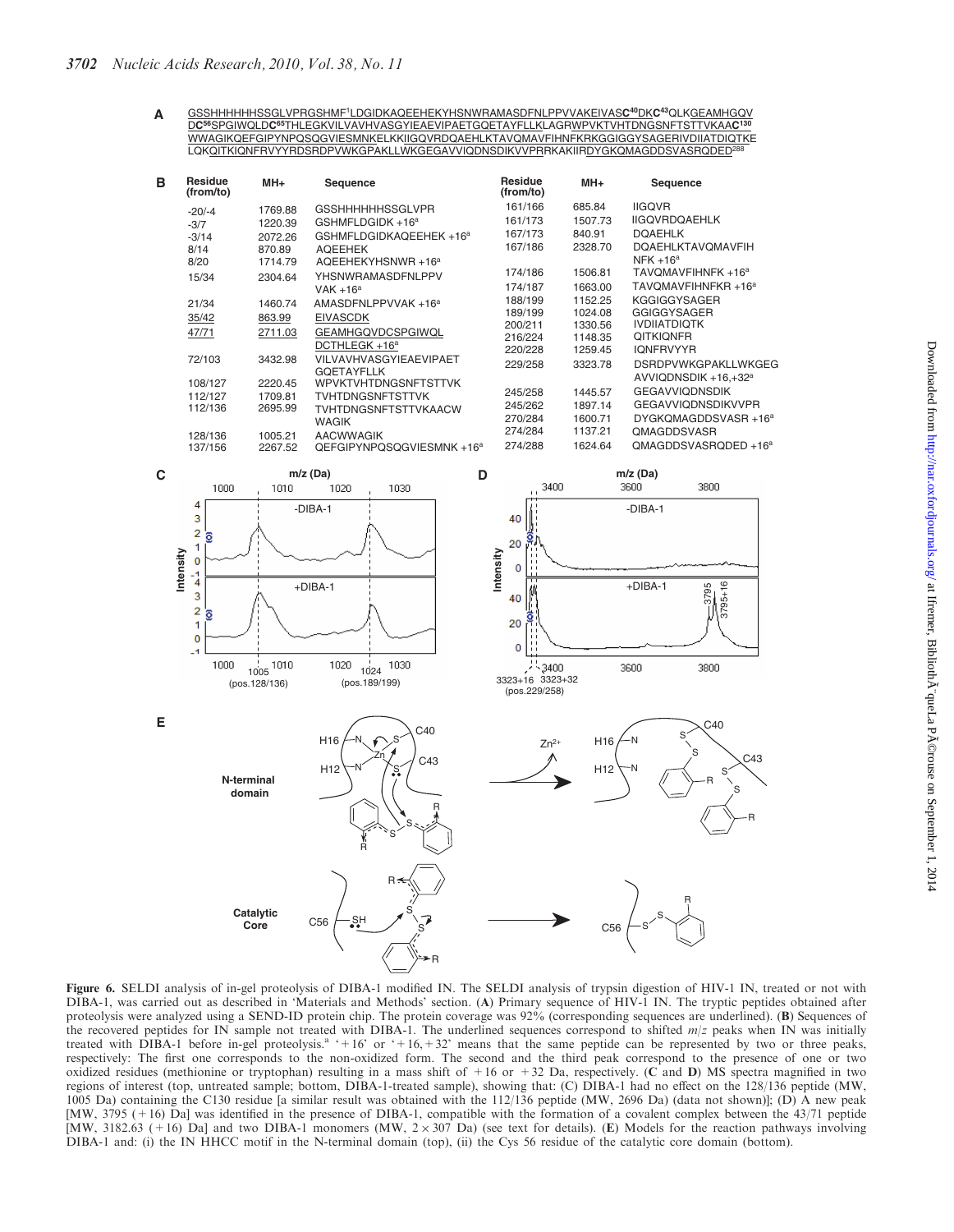Table 5.  $IC_{50}$  values characterizing IN inhibition (3'-processing reaction) by DIBA-1 obtained with different cysteine mutants<sup>a</sup>

| Metallic<br>cofactor <sup>b</sup> | $IC_{50}$ , nM     |                                       |                            |                                                       |  |  |  |  |  |
|-----------------------------------|--------------------|---------------------------------------|----------------------------|-------------------------------------------------------|--|--|--|--|--|
|                                   | C <sub>280</sub> S | C <sub>65</sub> S, C <sub>280</sub> S | C56S, C280S                | C <sub>56</sub> S, C <sub>65</sub> S,<br><b>C280S</b> |  |  |  |  |  |
| $Mg^{2+}$<br>$Mn^{2+}$            | $14 + 3$           | $12 + 2$<br>$126 \pm 16$ 116 $\pm$ 13 | $19 + 4$<br>$1155 \pm 547$ | $24 + 5$<br>$566 \pm 186$                             |  |  |  |  |  |

<sup>a</sup>IN activity was measured as described in 'Materials and Methods' section with preincubation conditions corresponding to protocol 3.<br><sup>b</sup>10 mM.

fully accounts for the inhibition of the  $Mg^{2+}$ -dependent activity of IN. In contrast, zinc ejection and its consequence on the cooperative DNA-binding properties of IN are neutral in terms of catalysis in the  $Mn^{2+}$  context according to (30), and thus, catalytic performance becomes more sensitive to perturbation of the active site in  $Mn^{2+}$ . The  $Mn^{2+}$ -dependent activity is then primarily affected by the direct reaction of DIBA-1 with the catalytic core via the Cys 56 residue. Finally, as found for the native protein, DIBA-1 did not affect the DNA-binding step of the C56S, C65S and C56S-C65S mutants, regardless of the cofactor context (data not shown).

# **DISCUSSION**

We have characterized the cooperative DNA-binding property of HIV-1 IN to understand the structural determinants of the reaction specificity at the DNA binding level. To date, only the central catalytic domain was clearly shown to be directly involved in the specific recognition of the viral DNA substrate (12,43,44), although no significant difference in terms of affinity between cognate and non-specific random sequences can be evidenced in most current DNA binding assays. Consistently, mutations of some residues, known to be involved in such specific contacts and essential for activity—for instance, the Q148 or Y143 residue—do not dramatically alter the formation of IN–DNA complexes (12,22,23). In this study, we show that the IN N-terminal domain, containing a pseudo zinc finger, plays also a key role, at least indirectly, for the formation of specific IN–DNA contacts. The HHCC motif mediates a cooperative DNA binding that occurs only in the presence of the cognate viral sequence and the physiologically relevant  $Mg^{2+}$  cofactor. Furthermore, we found that DIBA-1, a zinc ejector compound, induced a significant decrease in cooperativity, dependent on the ejection of zinc from the N-terminal HHCC motif and, concomitantly, severely impaired the 3'-processing activity. However, our results indicate a second mode of action of DIBA-1 for inhibiting catalytic activity that is independent of zinc ejection but requires a direct interaction with the central domain. This second mechanism explains why DIBA-1 retained the ability to inhibit the  $Mn^{2+}$ -dependent activity—even though less efficiently compared to  $Mg^{2+}$ -dependent activity—since the  $Mn^{2+}$ -dependent DNA binding was principally non-cooperative. Although DIBA-1 covalently targets both the N-terminal and the central domains, regardless of the metallic cofactor  $(Mg^{2+}$  or  $Mn^{2+})$ , the relative contribution of each mechanism to the inhibition of catalytic activity depends on the metallic cofactor initially bound to IN. Taken together, our data indicate that the cooperative assembly of IN/DNA complexes is important for the  $Mg^{2+}$ -dependent activity, but dispensable in the  $Mn^{2+}$  context. The DIBA-1-dependent zinc ejection from the HHCC motif is responsible for the reduction of cooperativity and the potent inhibitory effect of DIBA-1 in  $Mg^{2+}$  mainly originates in this process. The weaker inhibition observed in the  $Mn^{2+}$  context is not related to a reduction of cooperativity but, most likely, to the Cys 56 modification in the central domain.

## The cooperative DNA-binding of IN is related to a specific DNA-binding mode

The weaker cooperativity index for DNA binding in the presence of  $Mn^{2+}$  compared to  $Mg^{2+}$ , as well as the more potent DIBA-mediated inhibition of IN catalytic activity in  $Mg^{2+}$  compared to  $Mn^{2+}$  (that originates in the DIBA-induced loss of cooperativity in  $Mg^{2+}$ ) confirm that the structural determinants for IN activity differ depending on the nature of the cofactor. It is well known that the  $Mg^{2+}$ -dependent activity is more stringent and predictive of physiological activity than  $Mn^{2+}$ -dependent activity, e.g. for resistance mutations to anti-IN compounds (45). Moreover, several functional mutations, including those in the zinc-finger motif, yield non-infectious particles and abolish  $Mg^{2+}$ -dependent  $3'$ -processing *in vitro*, whereas  $Mn^{2+}$ -dependent 3'-processing and disintegration reactions are relatively insensitive to the same mutations (30,46,47). Consistent with this differential effect, it has been shown that zinc stimulates  $Mg^{2+}$ -dependent, but not  $Mn^{2+}$ -dependent, reaction in preparations initially depleted in zinc (48). It is then generally admitted that the zinc-finger motif does not directly mediate the catalytic process but regulates the specificity of the reaction via protein–protein interactions and facilitating IN oligomerization (27– 29,49). Moreover, zinc stimulates dimerization of free monomeric IN in  $Mg^{2+}$  but not  $Mn^{2+}$  solution in the presence of detergent (27). Here, we found that the DNA binding of IN is cooperative, characterized by a Hill coefficient of 2, in agreement with previous results (18). Interestingly, this cooperativity was only observed with  $Mg^{2+}$  and significantly reduced with  $Mn^{2+}$ , suggesting that  $Mg^{2+}$  and  $Mn^{2+}$  mediate distinct mechanisms of IN-DNA assembly. According to the role of the zinc finger in the multimerization process and the zinc-mediated stimulation of catalysis only in the  $Mg^{2+}$ context, we suggest a relationship between the zinc finger and the cooperative DNA-binding mode observed in the presence of  $Mg^{2+}$ . Indeed, zinc ejection by DIBA-1 or deletion of the N-terminal domain, significantly decrease the Hill coefficient (Table 4). As suggested by a previous work showing that point mutations in the zinc-finger motif do not influence activity in  $Mn^{2+}$  (30), zinc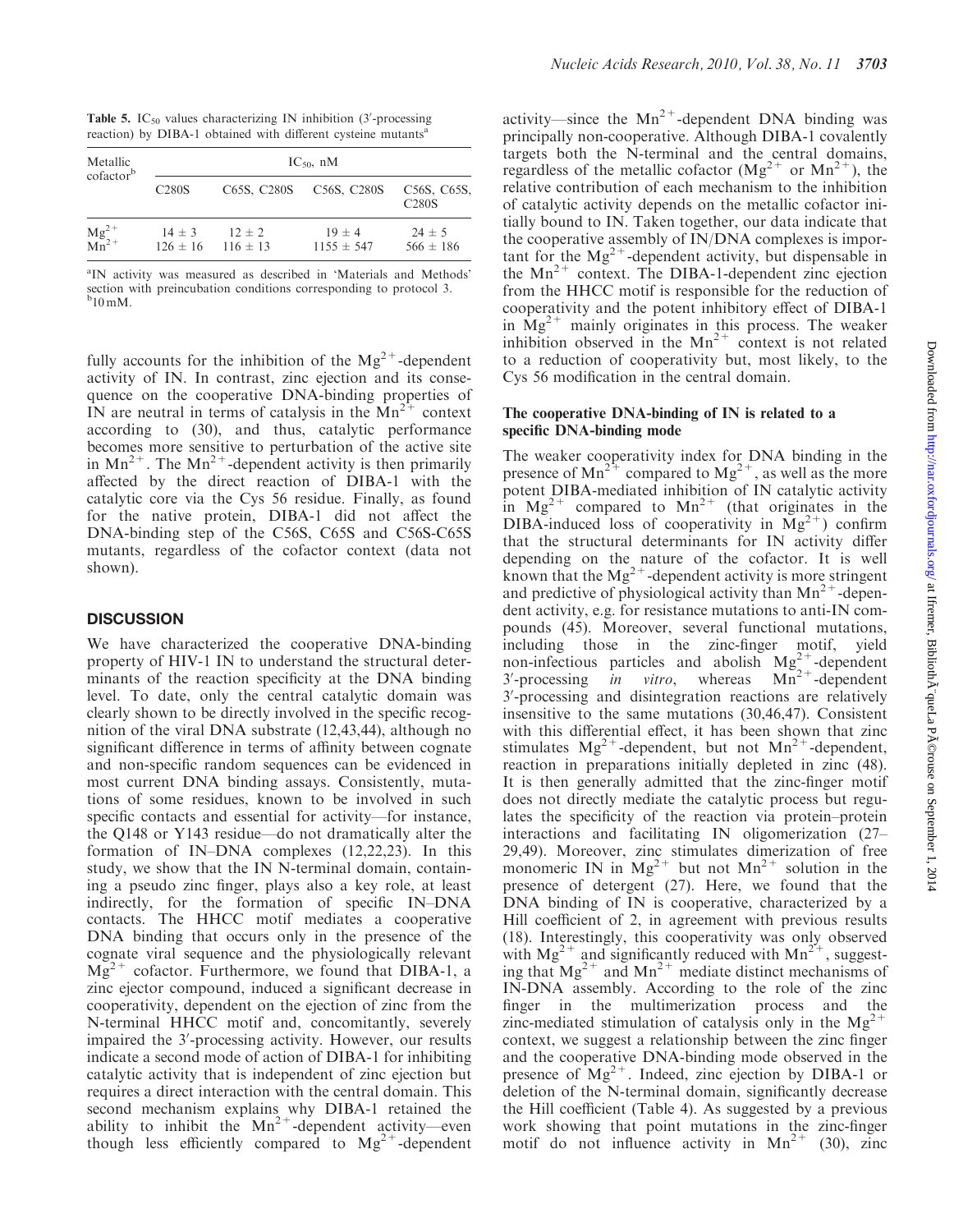ejection by DIBA-1 should also be neutral for  $Mn^{2+}$ dependent activity. However, the secondary binding site in the catalytic core (C56) explains why IN is inhibited by DIBA-1 in the presence of  $\text{Mn}^{2+}$  and, consequently, why the inhibitory effects of DIBA-1 do not strictly mimic the mutations in the zinc finger motif. Accordingly, the difference between  $IC_{50}$  values measured in the presence of  $Mg^{2+}$  or  $Mn^{2+}$  was even more pronounced in the context of the C56S mutation (Table 5). Therefore, the Cys 56 residue in the CC domain mainly mediates the inhibition by DIBA-1 of the full-length IN in the  $Mn^{2+}$ context (obviously, this residue fully accounts for the inhibition of CC and  $\Delta N$  truncated proteins in the disintegration assay). In contrast, the inhibition of the  $Mg^{2+}$ dependent activity is weakly or not sensitive to the C56S mutation, indicating that zinc ejection and the subsequent loss of cooperativity lead to more dramatic effects for catalysis under  $Mg^{2+}$  condition, minimizing the impact of the C56S mutation and explaining the better IN inhibition in the presence of Mg<sup>2+</sup> compared to Mn<sup>2+</sup>.

Taking into account that  $Mg^{2+}$  displays more reaction specificity than  $Mn^{2+}$ , our data indicate a relationship between the cooperative assembly of IN onto the DNA substrate and the reaction specificity. Indeed,  $Mg^{2+}$ dependent DNA-binding is cooperative with the cognate U5 DNA sequence but not with random DNA sequences. Therefore, a specific conformation of IN, compatible with a cooperative DNA-binding mode, only occurs or is strongly favoured onto the cognate sequence in the presence of  $Mg^{2+}$ . Consequently, the dimeric forms responsible for  $3'$ -processing activity  $(2,3,5)$  could have structural differences upon  $Mn^{2+}$  or  $Mg^{2+}$  binding. Alternatively,  $Mn^{2+}$  may also allow IN monomers to perform 3'-processing—hypothesis compatible with the low Hill coefficient obtained in the presence of  $Mn^{2+}$  but complementation experiments in  $Mn^{2+}$  with individually inactive INs (49,50), as well as recent findings that monomeric IN can dimerize upon incubation with viral or random short oligonucleotides in the presence of  $Mn^{2+}$ (51), suggest that  $Mn^{2+}$ -bound IN is also active as a multimer. Consistently, we found similar long rotational correlation times, characterizing the following complexes:  $IN-Mg^{2+}$ -viral sequence,  $IN-Mn^{2+}$ -viral sequence and IN-Mg<sup>2+</sup>-random sequence. All  $\theta_{25}$ °C values (~39–44 ns) are compatible with a dimeric HIV-1 IN bound to DNA. Altogether, our data suggest that the nature of the dimer interface or the mechanism of dimerization, but not the oligomeric status itself, is dependent on the DNA sequence and the cofactor. Regarding the influence of the DNA sequence, our data are in excellent agreement with recent results of Lesbats *et al.* (51) who also found that both viral and random sequences induce IN dimerization, but the nature of the dimer differs depending on the DNA sequence. The authors have proposed a difference in the dimeric organization of IN in terms of symmetry, with direct consequences for the tetramerization process and competency of the formed tetramer involved in the full-site integration reaction.

We have shown that the cooperative DNA-binding mode strongly depends on the cofactor context and appears to be primarily mediated by the N-terminal

domain. This however raises the question of how the nature of the cofactor bound to the central domain differentially affects structural properties of the N-terminal domain? It was previously described that cofactor binding in the catalytic core can affect by long-distance effect the conformations of both the Nand C-terminal domains (52,53). A differential effect of  $Mg^{2+}/Mn^{2+}$  on such conformational changes, could explain the observed differences in the cooperative effects mediated by the N-terminal domain as a function of the cofactor context. The differential behavior of IN between the  $Mg^{2+}$ - and the  $Mn^{2+}$ -dependent catalysis, in terms of specificity (with  $Mg^{2+}$  leading to more stringent conditions for catalysis), can be explained by a different conformation or plasticity of the active site, depending on the nature of the metallic cofactor which is coordinated, in relationship with the Pearson Hard-Soft Acid-Base (HSBA) theory. Hard metal ions such as  $Mg^{2+}$  (with a small ionic radius and a  $d<sup>0</sup>$  electron configuration) are characterized by electron clouds which are not easily deformed, in contrast to soft metal ions such as  $Mn^{2+}$ , with a direct consequence on the dynamics of the active site or/and the nature of the IN–DNA interaction. The transmission of the long-distance effect from the CC to the N-terminal domain could be ensured by a trans HHCC–catalytic core interaction (42) and, such a transmission could be also differentially affected by the nature of the cofactor bound in the active site. From this point of view, only  $Mg^{2+}$  is compatible with cooperativity as the presence of  $Mn^{2+}$  or the absence of cofactor lead to similar low Hill coefficients (Table 4). Note that, we also observed another long-distance effect: the nature of the cofactor also influenced the ability of the C-terminal domain to affect the overall affinity of the IN–DNA complex. The apparent affinities for DNA were similar for the full-length and  $\Delta C$  proteins in Mn<sup>2+</sup>, but  $\Delta C$ showed a lower affinity in  $Mg^{2+}$ , reinforcing the idea that the Mn<sup>2+</sup> context is less stringent than  $Mg^{2+}$ . This result confirms the importance of the C-terminal domain in the correct positioning of the DNA substrate in the active site of IN, compatible with specific catalysis (54). Surprisingly, the recent X-ray structures of the PFV-1 IN in complex with a pre-processed viral DNA end, obtained in the presence of either  $Mg^{2+}$  or  $Mn^{2+}$ , do not show any metal-dependent structural difference in the organization of the active site (7), suggesting that differential effects of metal cations on the structure/dynamics of IN only occur prior to 3'-processing catalysis.

## Structural relationship between the N-terminal domain of HIV-1 IN and the cooperative/specific DNA-binding mode

We found that the N-terminal domain, via the zinc-finger motif, is responsible for the cooperative DNA binding and thus plays a crucial role to form a specific IN-Mg<sup>2+</sup>/DNA complex, as the cooperative DNA-binding mode strictly requires the cognate viral sequence,  $Mg^{2+}$  as a cofactor and zinc as a positive allosteric effector. What is the role of the N-terminal domain in the formation of the specific complex?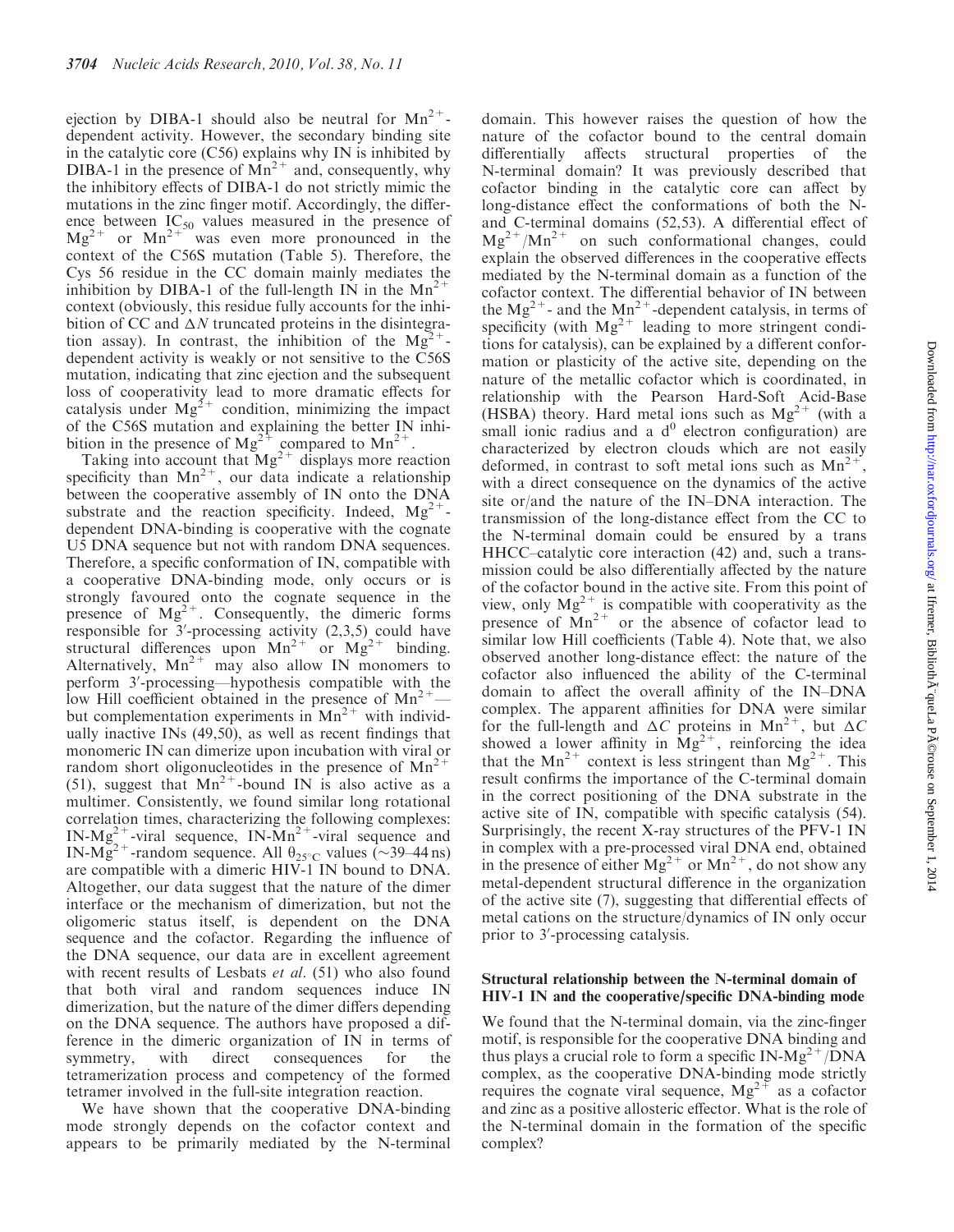To date, it is generally admitted that the N-terminal domain of HIV-1 IN is not essential for protein–viral DNA contacts. Indeed, in the present study, we found that the deletion of the N-terminal domain was not dramatic in terms of overall affinity. Thus, the role of the N-terminal domain could be only indirect, via protein–protein interaction, consistent with the effect of zinc on the multimerization process. The nature of the protein–protein interactions involving the N-terminal domain remains to be elucidated. Based on structural data, the formation of a dimeric, 3'-processing form of IN depends primarily on the CC (persistently dimeric whatever the structure) and possibly on the N-terminal domain (7,55,56). In contrast to the C-terminal domain in the structure of the CC/C-terminal double-domain, the N-terminal domains remains dimeric in the context of the N-terminal/CC double-domain (55,56), although with a different interface compared to the isolated domain (57). In this case, the cooperative effect could be mediated by a N-terminal/N-terminal interaction. However, two recent and independent structural studies indicate that the nature of this interaction is uncertain for HIV-1(2) IN in the presence of the Lens epithelium growth factor (LEDGF/p75) (58,59), suggesting that the N-terminal/N-terminal interaction is weak and maybe not physiologically relevant. It has been previously suggested that IN oligomerization requires the interaction between the N-terminal and the CC domains, with the catalytic domain of one protomer which functions in trans with the N-terminal domain of another protomer (42), suggesting that the role of the N-terminal domain and its zinc-finger motif in the multimerization process does not necessarily imply a N-terminal/N-terminal interaction. The structure of the multimeric full-length PFV-1 IN confirms this statement (7). According to structural and biochemical data, the zinc-dependent and cooperative assembly should be then related to a trans N-terminal/ catalytic core interaction. Interestingly, this trans interaction, previously evidenced by using a N-ethylmaleimidemodified IN (42), involves the HHCC motif and the Cys 56 residue (see below). Finally, it is important to note that a role of zinc in the dimerization process does not exclude an additional role in promoting tetramerization (28,29). Indeed, the tetrameric model (i.e. dimer of dimer) of HIV-1 IN proposed by Wang et al. (55) shows the zinc coordination region of the N-terminal domain of one dimer interacting with the catalytic core of the other dimer. The role of the N-terminal domain in the stabilization of the tetramer is also evidenced in the structure of the PFV-1 IN  $(7)$ .

Alternatively, the Lys14 residue was recently shown by Zhao et al. (60) to be important for interactions with viral DNA, suggesting that the N-terminal domain could be directly involved in the assembly of the IN–viral DNA complex. Moreover, the N-terminal region that contains Lys14 is directly affected by conformational metalinduced changes (52), suggesting that this region could be crucial for establishing specific IN–viral DNA contacts and mediating the differential effects of  $Mg<sup>2</sup>$ and  $Mn^{2+}$ . Thus, it is not excluded that the HIV-1 IN N-terminal domain could play a direct and pivotal role in the relationship between the cooperative IN assembly and the reaction specificity, by directly interacting with the viral DNA sequence. Importantly, the X-ray structure of PFV-1 IN bound to a viral DNA end highlights that the N-terminal domain is involved in interaction with DNA, together with the central and the C-terminal domains (7).

## Insight into the mechanism of action of the DIBA-1 compound

DIBA-1 efficiently ejects the zinc from the N-terminal domain of IN, as shown by VIS-spectrophotometry, and efficiently inhibits IN 3'-processing activity. We found that the zinc-finger motif  $(HHC^{40}C^{43})$  was a particularly important target for DIBA-1, as shown by mass spectrometry, and probably accounts for the loss of the  $Mg^{2+}$ -mediated cooperativity induced by zinc ejection. However, using truncated INs that require  $Mn^{2+}$  to mediate the disintegration reaction (11), we found that DIBA-1 could still inhibit CC and  $\Delta N$ , indicating an additional effect of DIBA-1, i.e. DIBA-1 can also directly affects the catalytic site, independent of zinc ejection. Of the three Cys residues in the catalytic core, Cys 56, Cys 65 and Cys 130, mass spectrometry and site-directed mutagenesis indicated that Cys 56 was actually the DIBA-1 target. Indeed, the C65S mutant remained sensitive to DIBA-1 while C56S and C56S/C65S mutants were much less affected by DIBA-1 (this difference was only observed in the  $Mn^{2+}$  context). Altogether, our results show that the covalent binding of DIBA-1 to Cys 56 probably perturbs the integrity of the active site, as found by others with the N-ethylmaleimide modification (42), with a direct inhibitory effect of the catalysis. The Cys 56 residue is not essential for catalysis by itself since the C56S mutant exhibits a wild-type activity. Nevertheless, its covalent modification—which does not prevent DNA binding—probably blocks the active site into an inactive state. This effect is clearly different from the one previously observed with the modification of Cys 65 by mercaptosalicylhydrazide derivatives which efficiently inhibit IN binding to viral DNA (61). This is consistent with the location of the Cys 65 residue in the active site which is closer to the catalytic triad and the donor site compared to Cys 56.

In conclusion, DIBA-1 covalently targets both the HHCC motif in the N-terminal domain and Cys 56 in the active site. DIBA-1 binds to each target cysteine (C40, C43, C56) as a monomer (Figure 6E), consistent with the reaction mechanism proposed by by Loo et al. (41). Therefore, two DIBA-1 molecules are involved in the reaction with IN. Accordingly, we found that zinc ejection coincides with the reaction of two DIBA-1 molecules per IN protomer, even though only one, which targets the HHCC motif, would be sufficient for zinc ejection, the second one being trapped in the active site. It was previously suggested a trans interaction between the HHCC motif domain and the N-ethylmaleimide-sensitive site (involving Cys 56) (42). As the HHCC motif and the Cys 56 residue are both targeted by DIBA-1, some synergistic effects between the two sites could be expected regarding the overall DIBA-1-mediated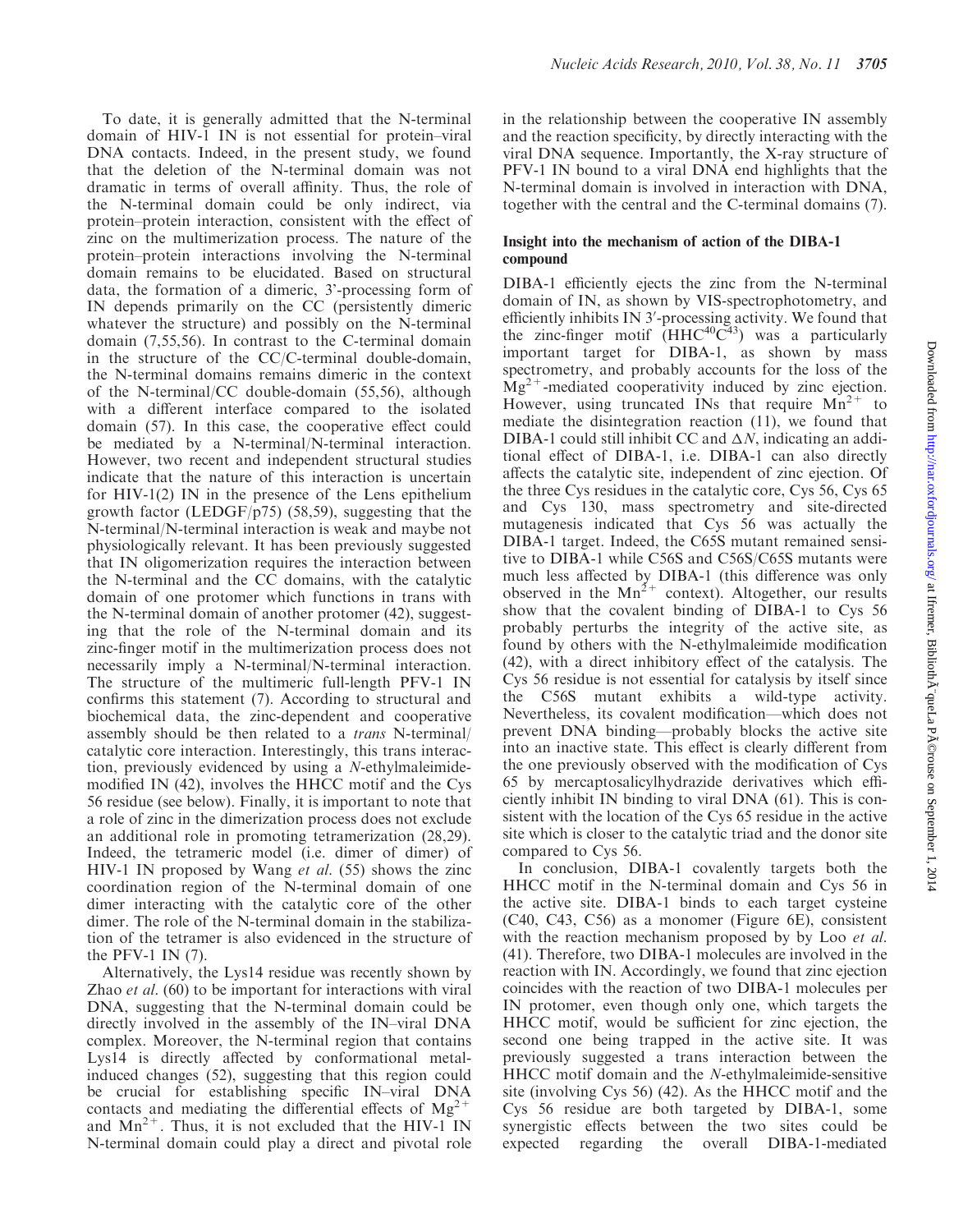Downloaded from http://nar.oxfordjournals.org/ at Ifremer, Biblioth $\tilde{A}$  queLa P $\tilde{A}$ ©rouse on September 1, 2014 Downloaded from <http://nar.oxfordjournals.org/> at Ifremer, BibliothA queLa PA©rouse on September 1, 2014

inhibition. However, the role of the Cys 56 residue in the  $Mg^{2+}$ -dependent inhibition is uncertain as DIBA-1 showed similar IC<sub>50</sub> values in Mg<sup>2+</sup> for the C56S, C65S and C56S/C65S mutants. Thus, the interdependency of the two mechanisms in the overall inhibition remains unclear. Taking into account that (i) the integrity of the HHCC motif is dispensable in the  $Mn^{2+}$  context and the  $Mn^{2+}$ -dependent activity is then primarily affected by the covalent modification of the Cys 56 residue, (ii) the inhibition of the  $Mg^{2+}$ -dependent activity by DIBA-1 is only slightly influenced by the mutation of the Cys 56 residue (with the zinc ejection process which fully accounts for the inhibition in  $Mg^{2+}$ ), our results suggest that the relative impact of the two mechanisms of inhibition strongly depends on the cofactor initially bound to IN, and it is unlikely that these two mechanisms occur simultaneously in a given cofactor context.

Many IN inhibitors show different efficacy in vitro depending on the metallic cofactor used, putatively because of different chelation effects in the active site between  $Mg^{2+}$  and  $Mn^{2+}$  (61–63). Here, the extent of 3'-processing inhibition by DIBA-1 was also strongly dependent on the cofactor. The modest effect of the C56S mutation on inhibition in the  $Mg^{2+}$  compared to the  $Mn^{2+}$  context also suggests a differential chelation effect in the active site. Although we did not find significant complexation between DIBA-1 and  $Mn^{2+}$  prior to IN binding under our experimental conditions, it is not excluded that such a complexation may occur with  $Mn^{2+}$ , but not with  $Mg^{2+}$ , in the active site context for proximity reasons, based on a recent study on complexes involving bis(2-bromophenyl)disulfide and transition metals (39). However, DIBA-1 was clearly and reproducibly a better inhibitor in the context of  $Mg^{2+}$  than  $Mn^{2+}$ , suggesting that the differential effect originates mainly in the zinc ejection which can be considered as the most potent inhibition mechanism. Therefore, DIBA-1-dependent zinc ejection (this study) or the presence of a point mutation in the zinc-finger motif (30) leads to a severe catalytic defect with  $Mg^{2+}$  as a cofactor. Finally, whatever the mechanism, DIBA-1 inhibits 3'-processing although it does not perturb the overall affinity of IN for the DNA substrate. This property is clearly different than the two main anti-IN families of small molecules. INBIs inhibit 3'-processing, but competitively prevent the binding of IN to viral DNA (18). INSTIs cannot fit in the active site of the free IN and do not prevent the binding of the viral DNA (19). Instead, they selectively target the IN– viral DNA complex and, consequently, inhibit the strand transfer reaction (20). INSTIs are not or poorly efficient against 3'-processing. Here, DIBA-1 blocks catalytic  $3'$ -processing ( $\neq$  INSTI) at a post-DNA-binding step  $(\neq$  INBI).

## **CONCLUSION**

The overall affinities of IN for different sequences are generally similar suggesting that IN could not discern between the cognate viral DNA sequence and a random sequence at the DNA binding level. However, this study shows that

the corresponding cooperative DNA-binding properties are distinct. The factors/parameters that modulate the Hill coefficient—i.e. the nature of the DNA sequence, the nature of the metallic cofactor, the presence of zinc—probably affect IN-DNA complexes in terms of protein-protein interface or/and IN positioning on the DNA substrate, with direct consequences on the establishment of specific protein/DNA contacts rather than by changing binding free energy. DIBA-1 was discovered by a screening program (National Cancer Institute) as effective against HIV-1 and targeting retroviral NCp7 protein (31–33). Our data suggest that DIBA-1 may also targets retroviral IN. Although DIBA compounds have issues with selectivity/toxicity and bioavailability (33), our results reinforce the importance of developing anti-IN compounds with alternative non-competitive mechanisms. Compounds targeting the IN oligomerization process or acting as allosteric compounds—with different mechanisms of action compared to INBIs or INSTIs—could be effective without causing cross-resistance to INBI or INSTI compounds (64,65). Recently, peptides that modulate the IN oligomerization process were identified and called 'shiftides' (65–67). This promising approach requires a deeper understanding of the role of the different IN domains in the oligomerization process, taking into consideration the cofactor context, because it is well-established that using  $Mg^{2+}$  as a cofactor is a better predictor of anti-IN activity than using  $Mn^{2+}$ (45,68). Accordingly, the present study demonstrates that the mechanism of IN/DNA recognition significantly differs depending on the cofactor context.

# FUNDING

Agence Nationale de la Recherche (06-PCVI-0015); TrioH European project (FP6 n°503480); Centre National de la Recherche Scientifique; Institut d'Alembert. Funding for open access charge: Centre National Recherche Scientifique.

Conflict of interest statement. None declared.

# REFERENCES

- 1. Delelis,O., Carayon,K., Saib,A., Deprez,E. and Mouscadet,J.F. (2008) Integrase and integration: biochemical activities of HIV-1 integrase. Retrovirology, 5, 114.
- 2. Faure,A., Calmels,C., Desjobert,C., Castroviejo,M., Caumont-Sarcos,A., Tarrago-Litvak,L., Litvak,S. and Parissi,V. (2005) HIV-1 integrase crosslinked oligomers are active in vitro. Nucleic Acids Res., 33, 977–986.
- 3. Guiot,E., Carayon,K., Delelis,O., Simon,F., Tauc,P., Zubin,E., Gottikh,M., Mouscadet,J.F., Brochon,J.C. and Deprez,E. (2006) Relationship between the oligomeric status of HIV-1 integrase on DNA and enzymatic activity. J. Biol. Chem., 281, 22707–22719.
- 4. Li,M., Mizuuchi,M., Burke,T.R. Jr and Craigie,R. (2006) Retroviral DNA integration: reaction pathway and critical intermediates. EMBO J., 25, 1295–1304.
- 5. Delelis,O., Carayon,K., Guiot,E., Leh,H., Tauc,P., Brochon,J.C., Mouscadet,J.F. and Deprez,E. (2008) Insight into the integrase-DNA recognition mechanism. A specific DNA-binding mode revealed by an enzymatically labeled integrase. J. Biol. Chem., 283, 27838–27849.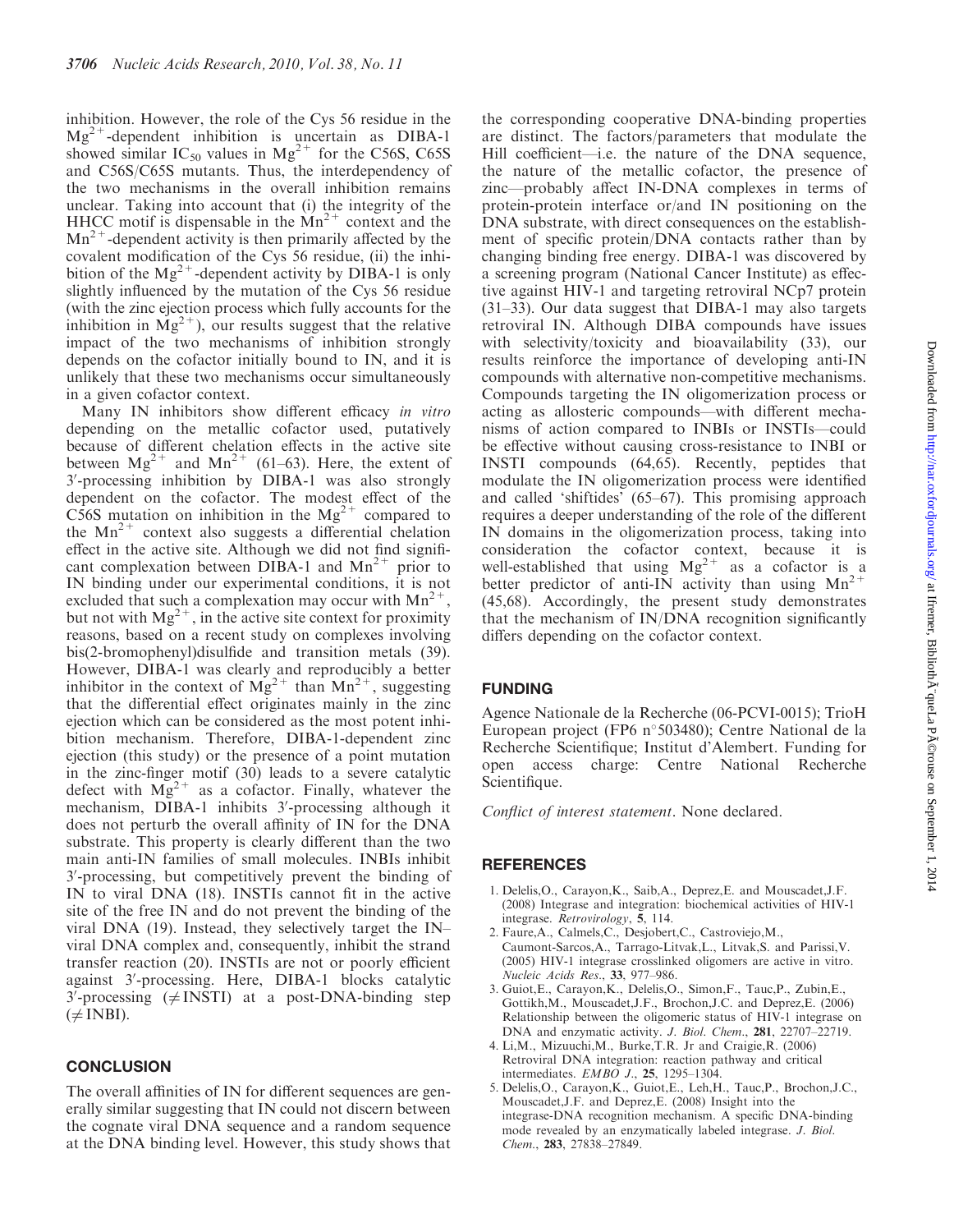- 6. Baranova,S., Tuzikov,F.V., Zakharova,O.D., Tuzikova,N.A., Calmels,C., Litvak,S., Tarrago-Litvak,L., Parissi,V. and Nevinsky,G.A. (2007) Small-angle X-ray characterization of the nucleoprotein complexes resulting from DNA-induced oligomerization of HIV-1 integrase. Nucleic Acids Res., 35, 975–987.
- 7. Hare,S., Shree Gupta,S., Valkov,E., Engelman,A. and Cherepanov,P. (2010) Retroviral intasome assembly and inhibition of DNA strand transfer. Nature, [Epub ahead of print; doi:10.1038/nature08784; 31 January 2010].
- 8. Chow,S.A., Vincent,K.A., Ellison,V. and Brown,P.O. (1992) Reversal of integration and DNA splicing mediated by integrase of human immunodeficiency virus. Science, 255, 723–726.
- 9. Delelis,O., Parissi,V., Leh,H., Mbemba,G., Petit,C., Sonigo,P., Deprez,E. and Mouscadet,J.F. (2007) Efficient and specific internal cleavage of a retroviral palindromic DNA sequence by tetrameric HIV-1 integrase. PLoS.ONE., 2, e608.
- 10. Gerton,J.L. and Brown,P.O. (1997) The core domain of HIV-1 integrase recognizes key features of its DNA substrates. J. Biol. Chem., 272, 25809–25815.
- 11. Laboulais,C., Deprez,E., Leh,H., Mouscadet,J.F., Brochon,J.C. and Le Bret,M. (2001) HIV-1 integrase catalytic core: molecular dynamics and simulated fluorescence decays. Biophys. J., 81, 473–489.
- 12. Esposito,D. and Craigie,R. (1998) Sequence specificity of viral end DNA binding by HIV-1 integrase reveals critical regions for protein-DNA interaction. EMBO J., 17, 5832-5843.
- 13. Agapkina,J., Smolov,M., Barbe,S., Zubin,E., Zatsepin,T., Deprez,E., Le Bret,M., Mouscadet,J.F. and Gottikh,M. (2006) Probing of HIV-1 integrase/DNA interactions using novel analogs of viral DNA. J. Biol. Chem., 281, 11530–11540.
- 14. Skinner,L.M., Sudol,M., Harper,A.L. and Katzman,M. (2001) Nucleophile selection for the endonuclease activities of human, ovine, and avian retroviral integrases. J. Biol. Chem., 276, 114–124.
- 15. Engelman,A. and Craigie,R. (1995) Efficient magnesium-dependent human immunodeficiency virus type 1 integrase activity. J. Virol., 69, 5908–5911.
- 16. Semenova,E.A., Marchand,C. and Pommier,Y. (2008) HIV-1 integrase inhibitors: update and perspectives. Adv. Pharmacol., 56, 199–228.
- 17. Bonnenfant,S., Thomas,C.M., Vita,C., Subra,F., Deprez,E., Zouhiri,F., Desmaele,D., d'Angelo,J., Mouscadet,J.F. and Leh,H. (2004) Styrylquinolines, integrase inhibitors acting prior to integration: a new mechanism of action for anti-integrase agents. J. Virol., 78, 5728–5736.
- 18. Deprez,E., Barbe,S., Kolaski,M., Leh,H., Zouhiri,F., Auclair,C., Brochon,J.C., Le Bret,M. and Mouscadet,J.F. (2004) Mechanism of HIV-1 integrase inhibition by styrylquinoline derivatives in vitro. Mol. Pharmacol., 65, 85–98.
- 19. Espeseth,A.S., Felock,P., Wolfe,A., Witmer,M., Grobler,J., Anthony,N., Egbertson,M., Melamed,J.Y., Young,S., Hamill,T. et al. (2000) HIV-1 integrase inhibitors that compete with the target DNA substrate define a unique strand transfer conformation for integrase. Proc. Natl Acad. Sci. USA, 97, 11244–11249.
- 20. Hazuda,D.J., Felock,P., Witmer,M., Wolfe,A., Stillmock,K., Grobler,J.A., Espeseth,A., Gabryelski,L., Schleif,W., Blau,C. et al. (2000) Inhibitors of strand transfer that prevent integration and inhibit HIV-1 replication in cells. Science, 287, 646–650.
- 21. Dicker,I.B., Samanta,H.K., Li,Z., Hong,Y., Tian,Y., Banville,J., Remillard,R.R., Walker,M.A., Langley,D.R. and Krystal,M. (2007) Changes to the HIV long terminal repeat and to HIV integrase differentially impact HIV integrase assembly, activity, and the binding of strand transfer inhibitors. J. Biol. Chem., 282, 31186–31196.
- 22. Delelis,O., Malet,I., Na,L., Tchertanov,L., Calvez,V., Marcelin,A.G., Subra,F., Deprez,E. and Mouscadet,J.F. (2009) The G140S mutation in HIV integrases from raltegravir-resistant patients rescues catalytic defect due to the resistance Q148H mutation. Nucleic Acids Res., 37, 1193–1201.
- 23. Delelis,O., Thierry,S., Subra,F., Simon,F., Malet,I., Alloui,C., Sayon,S., Calvez,V., Deprez,E., Marcelin,A.G. et al. (2010) Impact of Y143 HIV-1 integrase mutations on resistance to

raltegravir in vitro and in vivo. Antimicrob. Agents Chemother., 54, 491–501.

- 24. Yi,J., Asante-Appiah,E. and Skalka,A.M. (1999) Divalent cations stimulate preferential recognition of a viral DNA end by HIV-1 integrase. Biochemistry, 38, 8458–8468.
- 25. Engelman,A., Hickman,A.B. and Craigie,R. (1994) The core and carboxyl-terminal domains of the integrase protein of human immunodeficiency virus type 1 each contribute to nonspecific DNA binding. J. Virol., 68, 5911–5917.
- 26. Gao,K., Butler,S.L. and Bushman,F. (2001) Human immunodeficiency virus type 1 integrase: arrangement of protein domains in active cDNA complexes. EMBO J., 20, 3565–3576.
- 27. Deprez,E., Tauc,P., Leh,H., Mouscadet,J.F., Auclair,C. and Brochon,J.C. (2000) Oligomeric states of the HIV-1 integrase as measured by time-resolved fluorescence anisotropy. Biochemistry, 39, 9275–9284.
- 28. Zheng,R., Jenkins,T.M. and Craigie,R. (1996) Zinc folds the N-terminal domain of HIV-1 integrase, promotes multimerization, and enhances catalytic activity. Proc. Natl Acad. Sci. USA, 93, 13659–13664.
- 29. Lee,S.P., Xiao,J., Knutson,J.R., Lewis,M.S. and Han,M.K. (1997) Zn2+ promotes the self-association of human immunodeficiency virus type-1 integrase in vitro. Biochemistry, 36, 173–180.
- 30. Khan,E., Mack,J.P., Katz,R.A., Kulkosky,J. and Skalka,A.M. (1991) Retroviral integrase domains: DNA binding and the recognition of LTR sequences. Nucleic Acids Res., 19, 851–860.
- 31. Berthoux,L., Pechoux,C. and Darlix,J.L. (1999) Multiple effects of an anti-human immunodeficiency virus nucleocapsid inhibitor on virus morphology and replication. J. Virol., 73, 10000–10009.
- 32. Turpin,J.A., Terpening,S.J., Schaeffer,C.A., Yu,G., Glover,C.J., Felsted,R.L., Sausville,E.A. and Rice,W.G. (1996) Inhibitors of human immunodeficiency virus type 1 zinc fingers prevent normal processing of gag precursors and result in the release of noninfectious virus particles. J. Virol., 70, 6180–6189.
- 33. Rice,W.G., Supko,J.G., Malspeis,L., Buckheit,R.W. Jr, Clanton,D., Bu,M., Graham,L., Schaeffer,C.A., Turpin,J.A., Domagala,J. et al. (1995) Inhibitors of HIV nucleocapsid protein zinc fingers as candidates for the treatment of AIDS. Science, 270, 1194–1197.
- 34. Wang,L.H., Yang,X.Y., Zhang,X., Mihalic,K., Fan,Y.X., Xiao,W., Howard,O.M., Appella,E., Maynard,A.T. and Farrar,W.L. (2004) Suppression of breast cancer by chemical modulation of vulnerable zinc fingers in estrogen receptor. Nat. Med., 10, 40–47.
- 35. Bischerour,J., Leh,H., Deprez,E., Brochon,J.C. and Mouscadet,J.F. (2003) Disulfide-linked integrase oligomers involving C280 residues are formed in vitro and in vivo but are not essential for human immunodeficiency virus replication. J. Virol., 77, 135–141.
- 36. Pinskaya,M., Romanova,E., Volkov,E., Deprez,E., Leh,H., Brochon,J.C., Mouscadet,J.F. and Gottikh,M. (2004) HIV-1 integrase complexes with DNA dissociate in the presence of short oligonucleotides conjugated to acridine. Biochemistry, 43, 8735–8743.
- 37. Hunt,J.B., Neece,S.H., Schachman,H.K. and Ginsburg,A. (1984) Mercurial-promoted Zn2+ release from Escherichia coli aspartate transcarbamoylase. J. Biol. Chem., 259, 14793–14803.
- 38. Smolov,M., Gottikh,M., Tashlitskii,V., Korolev,S., Demidyuk,I., Brochon,J.C., Mouscadet,J.F. and Deprez,E. (2006) Kinetic study of the HIV-1 DNA  $3'$ -end processing. FEBS J., 273, 1137-1151.
- 39. Anacona,J.R. and Gomez,J. (2008) Transition Metal Bis(2-Bromophenyl)disulfide complexes. J. Chil. Chem. Soc., 53, 1694–1696.
- 40. Zouhiri,F., Mouscadet,J.F., Mekouar,K., Desmaele,D., Savoure,D., Leh,H., Subra,F., Le Bret,M., Auclair,C. and d'Angelo,J. (2000) Structure-activity relationships and binding mode of styrylquinolines as potent inhibitors of HIV-1 integrase and replication of HIV-1 in cell culture. J. Med. Chem., 43, 1533–1540.
- 41. Loo,J.A., Holler,T.P., Sanchez,J., Gogliotti,R., Maloney,L. and Reily,M.D. (1996) Biophysical characterization of zinc ejection from HIV nucleocapsid protein by anti-HIV 2,2'dithiobis[benzamides] and benzisothiazolones. J. Med. Chem., 39, 4313–4320.